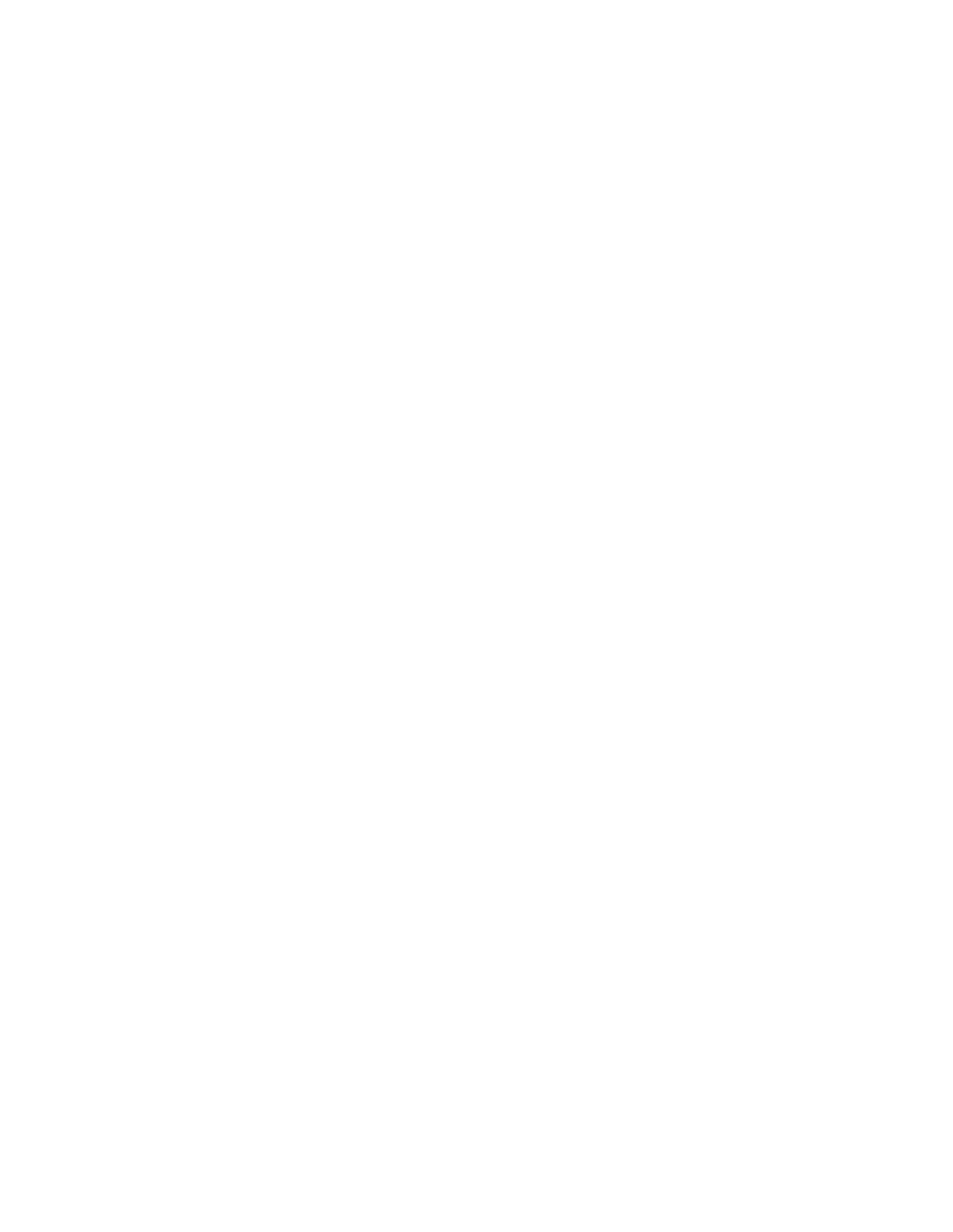#### **SHELBURNE SUBDIVISION REGULATIONS**

#### **TABLE OF CONTENTS**

#### ARTICLE I: TITLE, POLICY, AND PURPOSE

- Section 100 Title
- Section 110 Policy
- Section 120 Purpose

#### ARTICLE II: DEFINITIONS

#### ARTICLE III: SKETCH PLAN

- Section 300 Application and Procedure
- Section 310 Attendance
- Section 320 Classification
- Section 330 Review Checklist
- Section 340 Effect of Sketch Plan Approval

#### ARTICLE 111A: BOUNDARY LINE ADJUSTMENTS

- Section 300A Boundary Adjustments
- Section 310A Application Materials
- Section 320A Planning Standards
- Section 330A Initial Review and Development of a Draft Decision
- Section 340A Notice
- Section 350A Issuance of Decision
- Section 360A Form of Mylar
- Section 370A Recording of Mylar
- Section 380A Retention of Jurisdiction

#### ARTICLE IV: MINOR SUBDIVISION APPLICATION AND PROCEDURE

- Section 400 Application
- Section 410 Public Hearing
- Section 420 Decision

#### ARTICLE V: MAJOR SUBDIVISION APPLICATION AND PROCEDURE

- Section 500 Preliminary Plan Application
- Section 510 Public Hearing
- Section 520 Action on Preliminary Plan
- Section 530 Phasing
- Section 540 Effect of Preliminary Plan Approval
- Section 550 Final Plat Application
- Section 560 Final Plat Hearing
- Section 570 Decision

#### ARTICLE VI: APPLICATION SUBMISSION REQUIREMENTS

- Section 600 Preliminary Plan Major Subdivision
- Section 610 Final Plat Major and Minor Subdivisions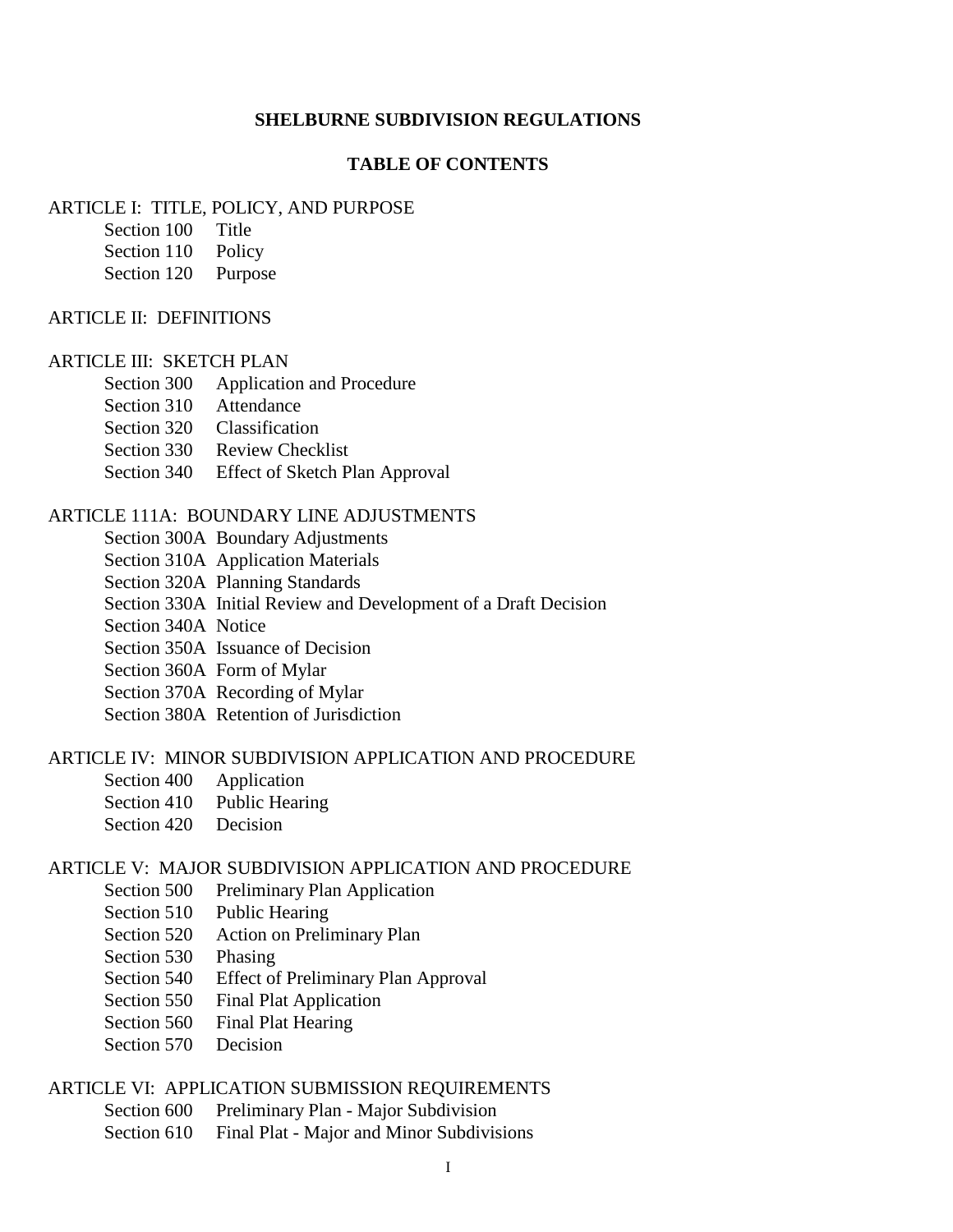#### ARTICLE VII: REQUIRED IMPROVEMENTS

- Section 700 Required Improvements List
- Section 710 Installation and Design Standards
- Section 720 Modification of Design of Improvements
- Section 730 Inspection of Improvements
- Section 740 Proper Installation of Improvements
- Section 750 Final Plans
- Section 760 Maintenance of Improvements

#### ARTICLE VIII: PLANNING STANDARDS

- Section 800 General
- Section 810 Site Preservation, Landscaping, and Grading and Excavation

#### ARTICLE IX: DEVELOPMENT REQUIREMENTS AND DESIGN STANDARDS

- Section 900 Streets
- Section 910 Sidewalks and Curbs
- Section 920 Lot Layout
- Section 930 Pedestrian Access
- Section 940 Water
- Section 950 Sewage Disposal
- Section 960 Utility Lines and Outdoor Lighting
- Section 970 Stormwater Management
- Section 975 Erosion Prevention and Sediment Control
- Section 980 Monuments and Lot Corner Markers
- Section 990 Dedication of Land in Lieu of Impact Fees

#### ARTICLE X: GENERAL PROVISIONS

- Section 1000 Fees
- Section 1010 Number of Copies
- Section 1015 Attendance at Public Hearings
- Section 1020 Acceptance of Streets and Open Space
- Section 1030 Filing of Approved Plat
- Section 1040 Plat Void if Revised after Approval
- Section 1045 Application Forms
- Section 1050 Form of Recorded Plat
- Section 1060 Subdivision Waivers
- Section 1065 Approval Conditions

#### ARTICLE XI: ADMINISTRATION AND ENFORCEMENT

- Section 1110 Appeals
- Section 1120 Enforcement and Penalties
- Section 1130 Phasing and Voidability of Approval
- Section 1140 Supervision and Certification of Water, Sewer, and Stormwater Construction
- Section 1145 Contractor's Responsibility for Erosion Prevention and Sediment Control
- Section 1150 Saving Provision
- Section 1160 Servability
- Section 1170 Amendments
- Section 1180 Implementation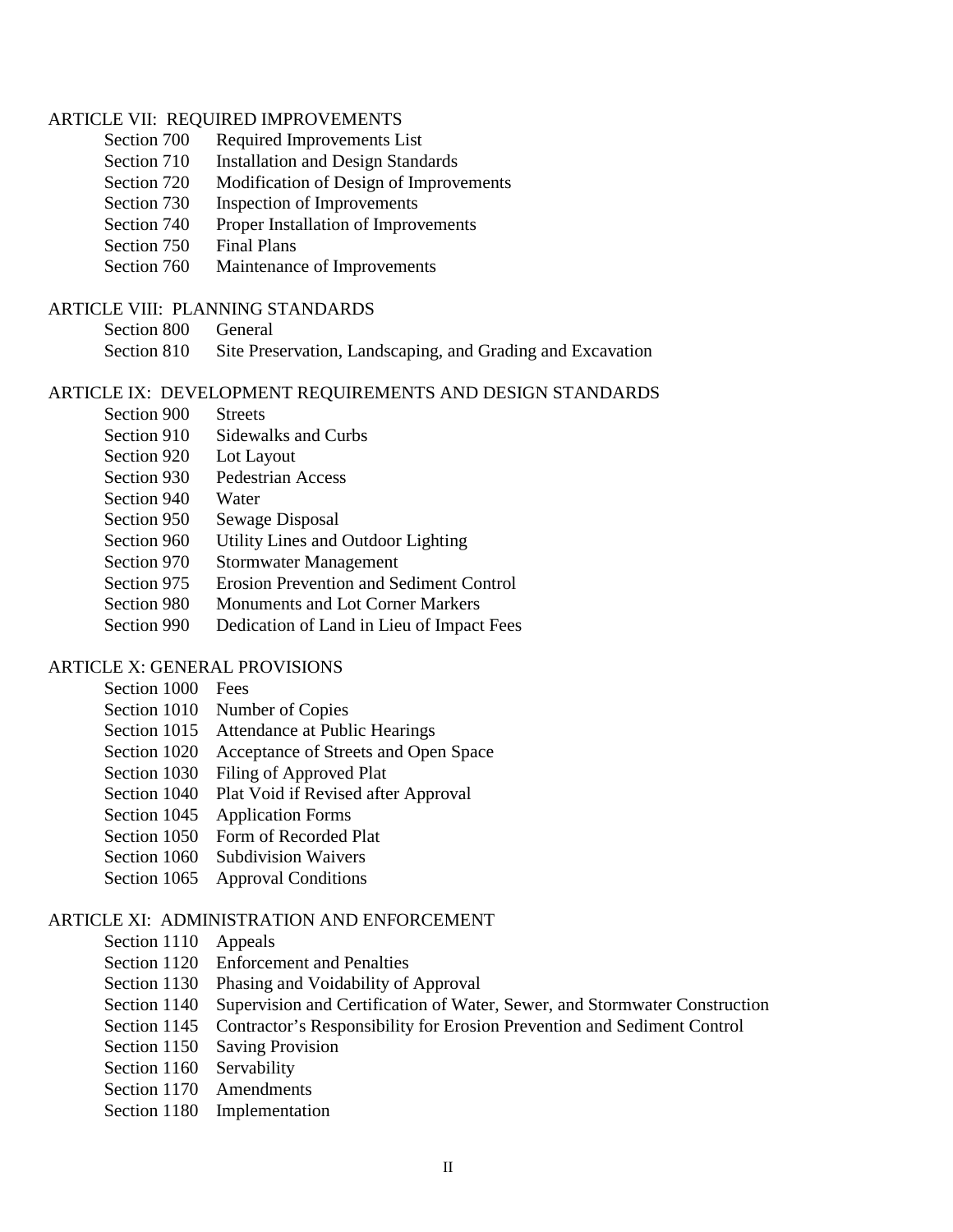# **ARTICLE I: TITLE, POLICY AND PURPOSE**

# 100 TITLE

These regulations shall be known as the Town of Shelburne Subdivision Regulations.

# 110 POLICY

- 110.1 It is hereby declared to be the policy of the Town of Shelburne to consider the subdivision of land and the subsequent development of the subdivided plat as subject to the control of the Town of Shelburne pursuant to the Vermont Planning and Development Act (Act) (24 V.S.A., Chapter 117) for the orderly, planned, efficient, and economical development of the Town.
- 110.2 Land to be subdivided shall be of such character that it can be used safely for building purposes without danger to health or peril from fire, flood, or other menace and land shall not be subdivided until available public facilities and improvements exist and proper provision has been made for stormwater management, water supply, sewage disposal, and capital improvements, such as schools, parks and recreation facilities, transportation facilities and other improvements.

# 120 PURPOSE

These regulations are hereby adopted for the following purposes:

- (1) To conform to or to implement the Shelburne Comprehensive Plan.
- (2) Conformity and compatibility with other applicable laws, bylaws, and ordinances as presently enacted or as from time to time hereinafter enacted, including but not limited to: Shelburne Zoning Bylaws, Sewer Allocation Ordinance, Municipal Separate Storm Sewer System (MS-4) Permit, Official Map, and Capital Budget and Program.
- (3) To protect and provide for the health, safety, and general welfare of the Town of Shelburne.
- (4) To guide the future growth and orderly development of the Town.
- (5) To recognize a desirable relationship to the topography, geology, natural drainage, surface water runoff and the ground waters of the Town.
- (6) To provide the most beneficial relationship between uses of land and buildings and the safe and convenient movement of pedestrian and vehicular traffic.
- (7) To provide for the preservation, protection, and/or conservation of natural resources such as land, air, vegetation and water. To encourage the wise use and management of natural resources in order to preserve the integrity, stability and beauty of the Town and the value of land.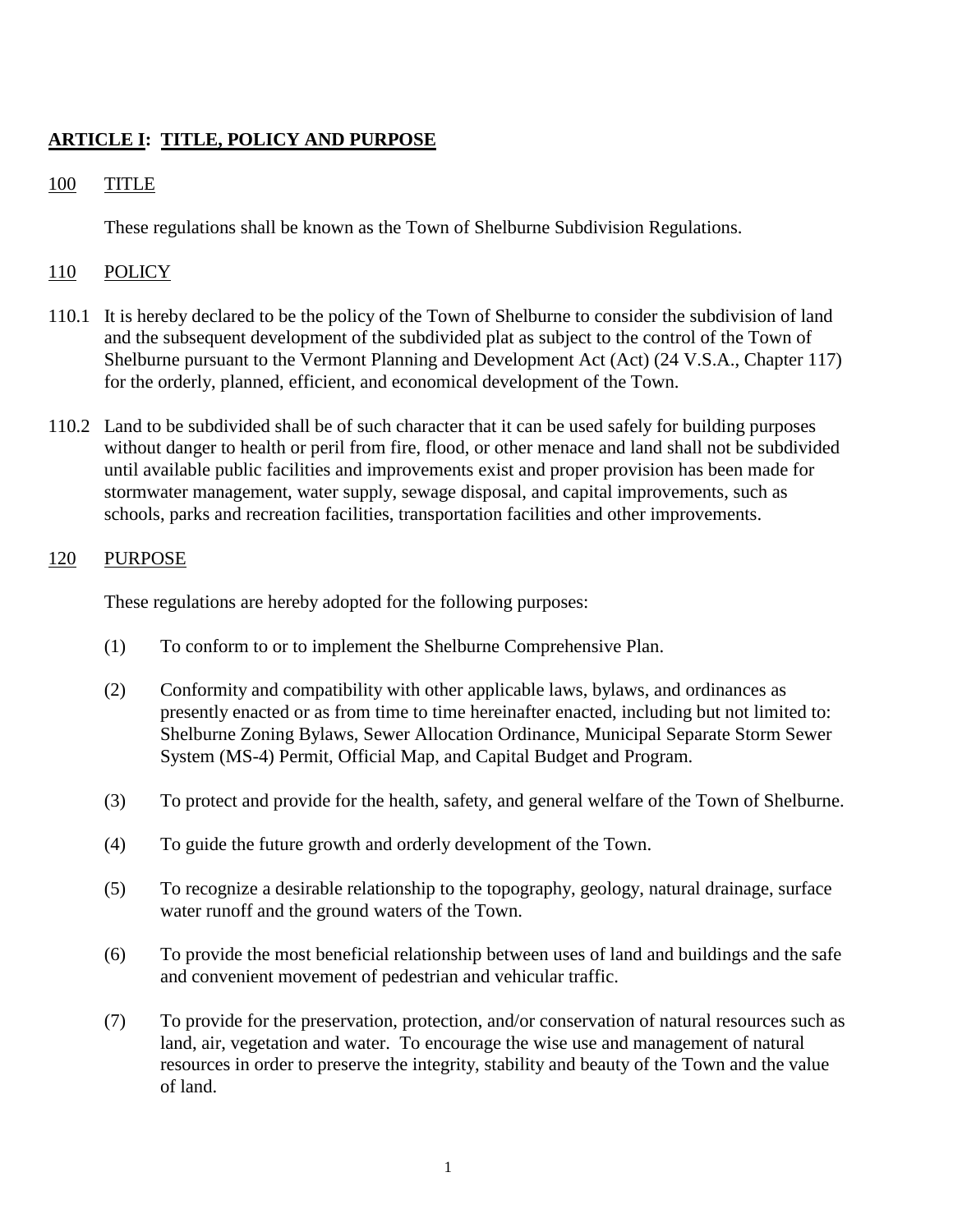- (8) To provide for public facilities and services such as parks, open spaces, recreation areas, schools, churches, police and fire protection, off street parking, water supply and sewage disposal.
- (9) To insure that existing public services and facilities are available and will have a sufficient capacity to serve any proposed subdivision.
- (10) To further the purposes contained in the Vermont Planning and Development Act, and in particular those purposes set forth in Section 4302 of the Act.

# **ARTICLE II:DEFINITIONS**

Certain means of references and words used herein shall be defined as listed below. Unless the content clearly indicates to the contrary, words in the singular include the plural and those in the plural include the singular. The word "person" includes a corporation, unincorporated association and a partnership, as well as an individual. The word "building" includes structure and shall be construed as if followed by the phrase "or part thereof". The word "street" includes avenue, boulevard, court, expressway, highway, land and road. The word "may" and "should" is permissive; the words "shall" and "will" are mandatory. Unless otherwise defined herein, definitions of words used in 24 V.S.A., Chapter 117, Section 4303 and definitions used in the Shelburne Zoning Regulation shall apply.

ACT - Title 24, Chapter 117; The Vermont Municipal and Regional Planning And Development Act.

ACCEPTANCE - Formal action by the Shelburne Board of Selectmen in keeping with statutory requirements to accept a dedicated street, easement or land.

ADMINISTRATORS - The Town Manager, Zoning Administrator, Development Review Board Administrator, Town Planner or other person(s) acting for the Development Review Board and/or Planning Commission.

AREA OF SPECIAL FLOOD HAZARD - The land in the flood plain within a community subject to a one percent or greater change of flooding in a given year. The area includes all A zone designations on the Flood Insurance Rate Map, or FIRM. It does not include zone B and C.

AUTHORIZED AGENT OR REPRESENTATIVE - A person or group of persons, who have been duly authorized in writing filed with the Development Review Board by the subdivider to act in his or her behalf.

BLOCK - An area bounded by streets.

BOUNDARY ADJUSTMENT – A division of land for the purpose of adjusting boundaries between adjacent lots or parcels where no new lot is created.

COMMISSION - The Town of Shelburne Planning Commission as created under 24 V.S.A., Chapter 117, § 4321.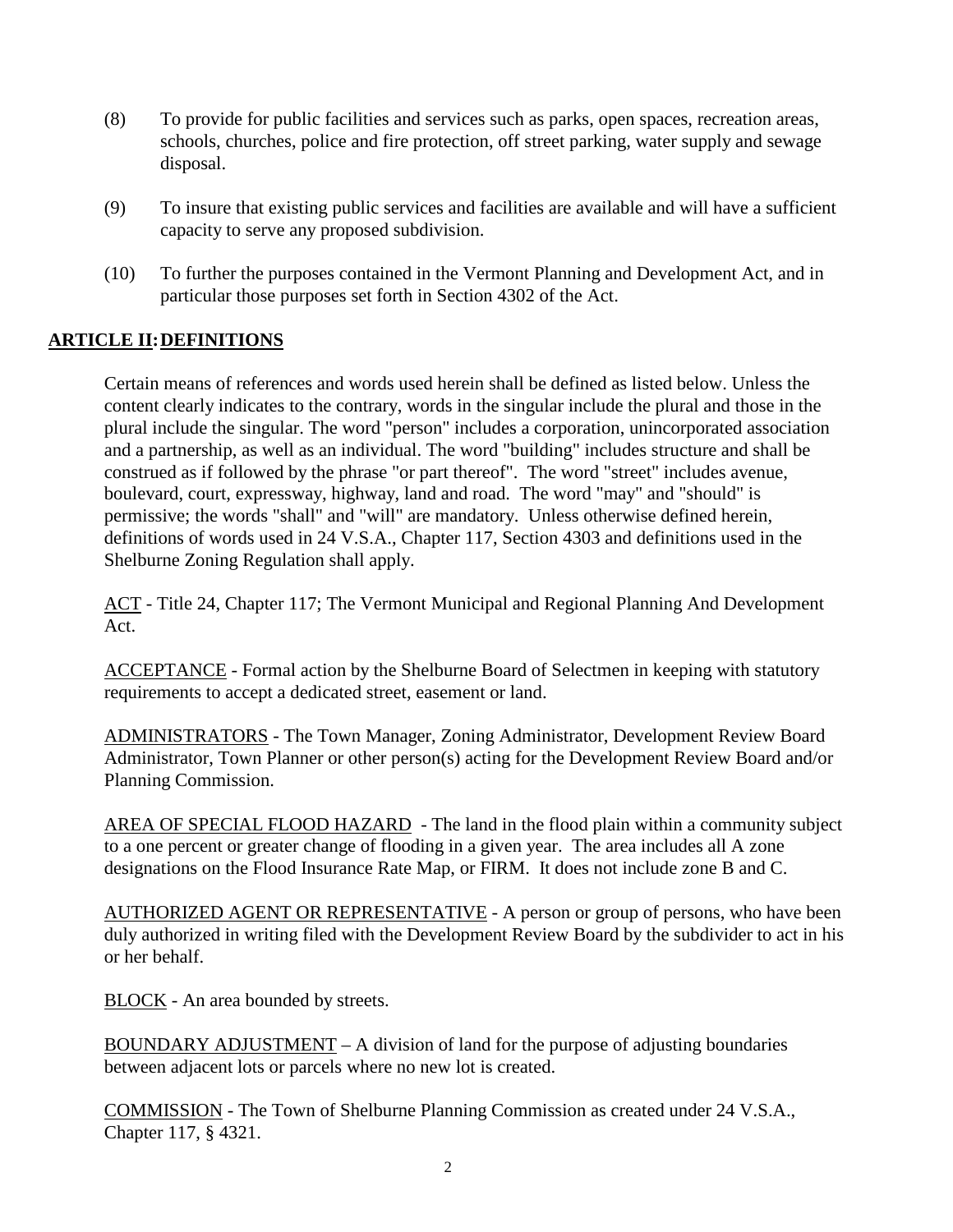COMMUNITY WATER SUPPLY SYSTEM - Any water system owned by the same person that supplies water for domestic, commercial, industrial or institutional uses to two (2) or more customers or users.

COMMUNITY SEWAGE DISPOSAL SYSTEM - Any sewage disposal system, other than a municipal sewage disposal system, owned by the same person that disposes of sewage for domestic commercial, industrial, or institutional uses to two (2) or more customers.

COMPREHENSIVE PLAN OR PLAN - The Municipal Plan of the Town of Shelburne and any amendment thereto, as prepared and adopted pursuant to the Vermont Planning and Development Act, 24 V.S.A. § 4382.

CONSTRUCTION DRAWING/SPECIFICATIONS - Those drawings showing the location, profile, grades, size and type of drains, sewers, water mains, underground utilities, pavements (above and below grade), cross-section of streets, miscellaneous structures, etc.

CUL-DE-SAC - A minor street intersecting another street at one end and terminated at the other by a vehicular turn-around.

DEDICATION - The action by a subdivider to formally offer to the Town of Shelburne title to streets, easements, or land to be used for public purposes.

DEVELOPMENT REVIEW BAORD - The Town of Shelburne Development Review Board, as created by the Shelburne Selectboard pursuant to 24 V.S.A. § 4460.

EASEMENT - The authorization of property owner for the right of a specific use by another party of any designated part of his or her property.

EROSION – When land is diminished or worn due to wind or water. Often the eroded debris (silt or sediment) becomes a pollutant via stormwater runoff. Erosion occurs naturally but can be intensified by land clearing activities such as farming, development, road building, and timber harvesting.

EROSION AND SEDIMENT CONTROL PLAN – A plan that indicates the specific measures and their sequencing for use to control sediment and erosion on a development site during and after construction and approved by an authorized enforcement agency.

FINAL SUBDIVISION PLAT - The final drawings on which the subdivider's plan of subdivision is presented to the Development Review Board for approval and which, if approved, shall be filed with the Town Clerk.

IMPERVIOUS COVER – Human-made surfaces including, but not limited to, paved and unpaved roads, parking areas, building roofs, driveways (paved and unpaved) walkways and compacted surfaces, from which precipitation runs off rather than infiltrates.

LEGISLATIVE BODY - The Board of Selectmen of the Town of Shelburne.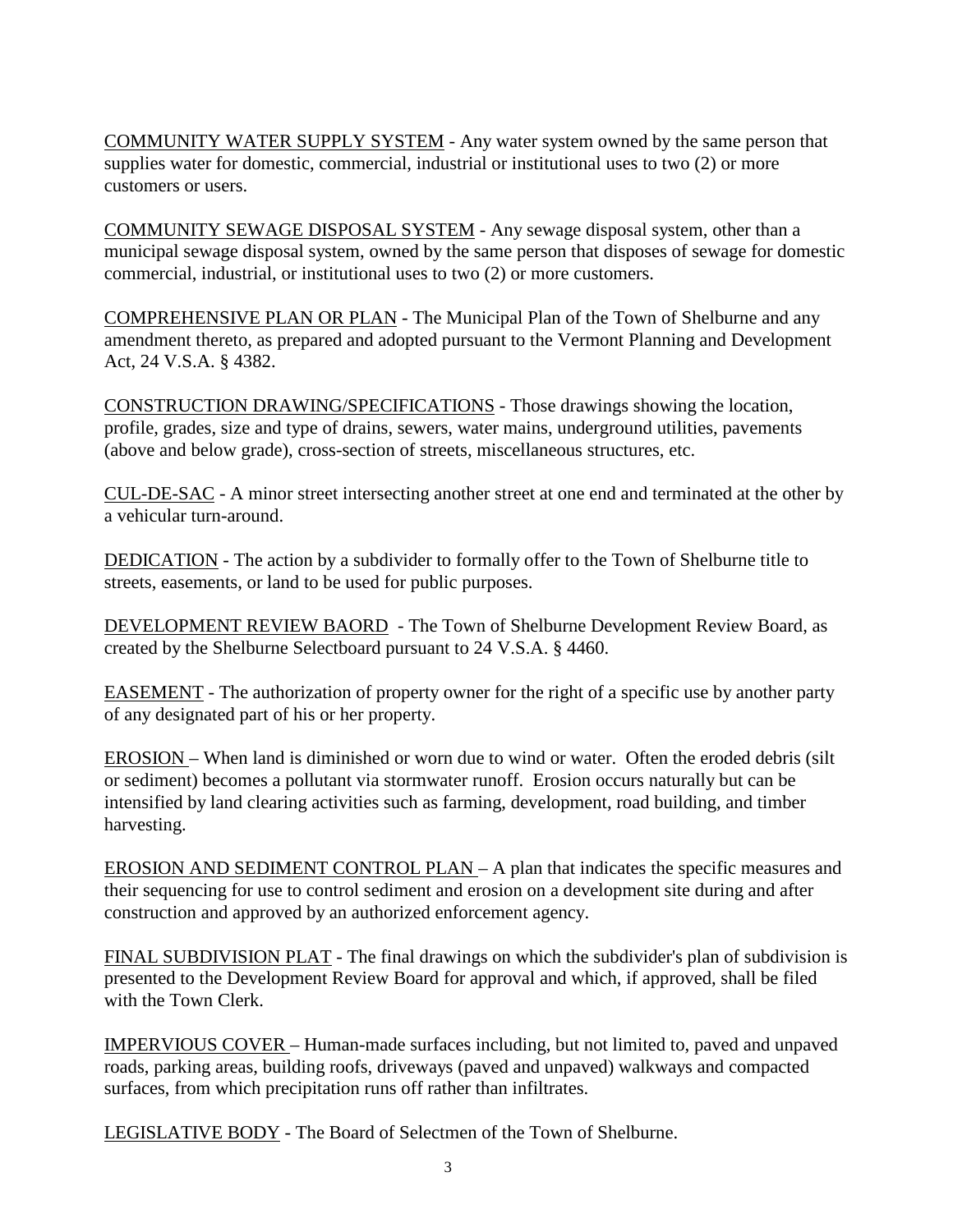LOCATION - A map which shows the relation of the proposed subdivision to adjacent properties and the surrounding area.

LOT - A parcel of land (other than a pre-existing small lot) of at least sufficient size to meet the minimum zoning requirements for use, coverage and area, and to provide such yards and other open spaces as required by these regulations

Also, a portion of land in a subdivision or plat, separated from other portions of land by a property line.

MONUMENTS - A permanent concrete or stone marker 4" x 4" x 4" or metal pipe placed in the ground to locate changes in property lines.

MUNICIPALITY - Town of Shelburne.

MUNICIPAL SEWAGE DISPOSAL SYSTEM - Any sewage disposal system owned and operated by the municipality that disposes of sewage for domestic, commercial, industrial or institutional uses.

MUNICIPAL WATER SYSTEM - Any water supply distribution system owned and operated by the municipality which provides water for residential, commercial or industrial uses.

MAJOR SUBDIVISION - Any land which is divided or proposed to be divided into ten (10) or more lots, even where such subdivision has been reviewed and approved under Article XXII of the Shelburne Zoning Bylaw. Also any land which is divided or proposed to be divided into four (4) or more lots where such subdivision is not reviewed and approved under Article XXII of the Shelburne Zoning Bylaw. Also any development requiring any new public street or extension of Town facilities such as water or wastewater lines except those reviewed and approved under Article XXII of the Shelburne Zoning Bylaw. Also any shopping complex, multi family housing project, housing for the elderly project, or planned unit development not reviewed and approved under Article XXII of the Shelburne Zoning Bylaw.

MINOR SUBDIVISION - Any land which is divided or proposed to be divided into nine (9) or fewer lots where such subdivision is reviewed and approved under Article XXII of the Shelburne Zoning Bylaw. Also, any land which is divided or proposed to be divided into three (3) or fewer lots where such subdivision is not a planned unit development.

OPEN SPACE – Land which, in connection with a development proposal, is set aside from development by conveyance to the Town or some qualified holder, or by some legal mechanism such as covenants or easements, and designated to remain in its natural state (woodland, meadow land, wetland, etc.), agricultural use, or for active or passive outdoor recreation uses.

PLAT – A map or representation on paper of a piece of land subdivided into lots and streets, drawn to scale.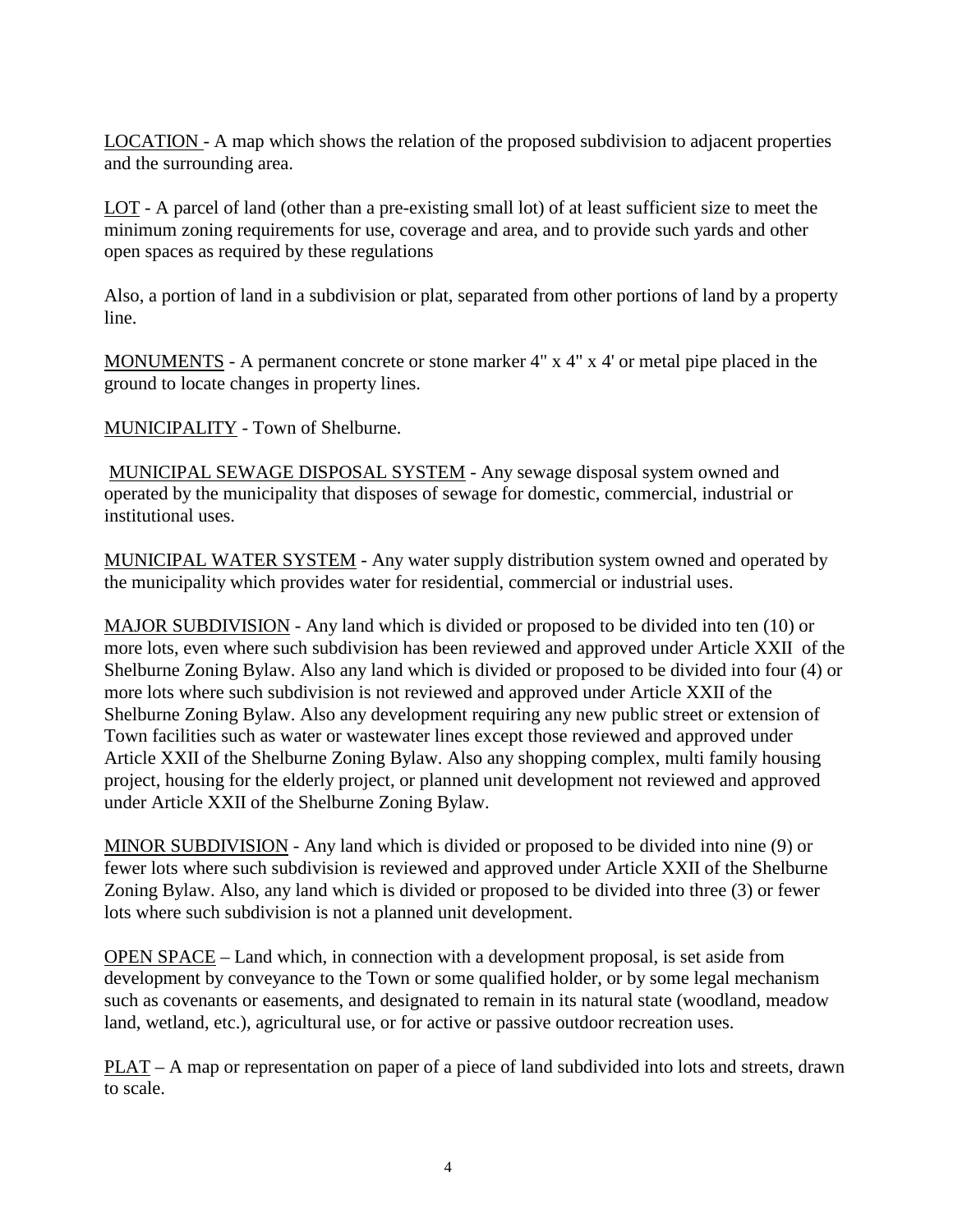REDEVELOPMENT – In the context of stormwater, any construction, alteration, or improvement exceeding 5,000 SF on previously developed land.

RESUBDIVISION – Any change in a recorded plat, if such change affects any street layout on such plat, or area reserved thereon for public use, or any lot line, or if the change affects any map or plan legally recorded prior to the adoption of any subdivision regulation by the Town of Shelburne.

RESERVED STRIP – A narrow parcel of land adjacent to a street which a developer reserves for himself/herself.

SEDIMENT – Soil, sand, and minerals washed from land into water, usually after rain. Sediment can destroy fish-nesting areas, clog animal habitats, and cloud water so that sunlight does no reach aquatic plants.

SEDIMENT CONTROL – Measures that prevent eroded sediment from leaving the site.

SKETCH PLAN – A sketch of the proposed subdivision showing information specific in Article III of these regulations to enable the subdivider to save time and expense in reaching general agreement with the Development Review Board as to form of the subdivision and objectives and requirements of these regulations.

STORMWATER – Any surface flow, runoff, and drainage consisting entirely of water from any form of natural precipitation, and resulting from such precipitation.

STORMWATER IMPAIRED WATERS – A water body currently identified by the Vermont Department of Environmental Conservation following the requirements of the Clean Water Act Section 303(d).

STORMWATER MANAGEMENT – The use of structural or non-structural practices that are designed to reduce stormwater runoff pollutant loads, discharge volumes, and/or peak flow discharge rates.

STORMWATER TREATMENT PRACTICES – Measures, either structural or non-structural, that are determined to be the most effective, practical means of preventing or reducing point source or nonpoint source pollution inputs to stormwater runoff and water bodies.

STREET - Any road, highway, avenue, street, land or other way between right-of-way lines, commonly used by the public for vehicular traffic.

 $STREF-MINOR-A$  street whose primary purpose is to serve any low density residential development with less than 20 residences. Minor Streets provide access links to Major Streets. The traffic volume on Minor Streets consists mainly of trips to and from single family residences and agricultural commerce.

STREET – MAJOR – A street whose primary purpose is to serve any industrial and/or commercial development, and/or residential development serving more than 20 units, as the primary roadways for commerce, commuting and access to emergency services. Major Streets shall be public roads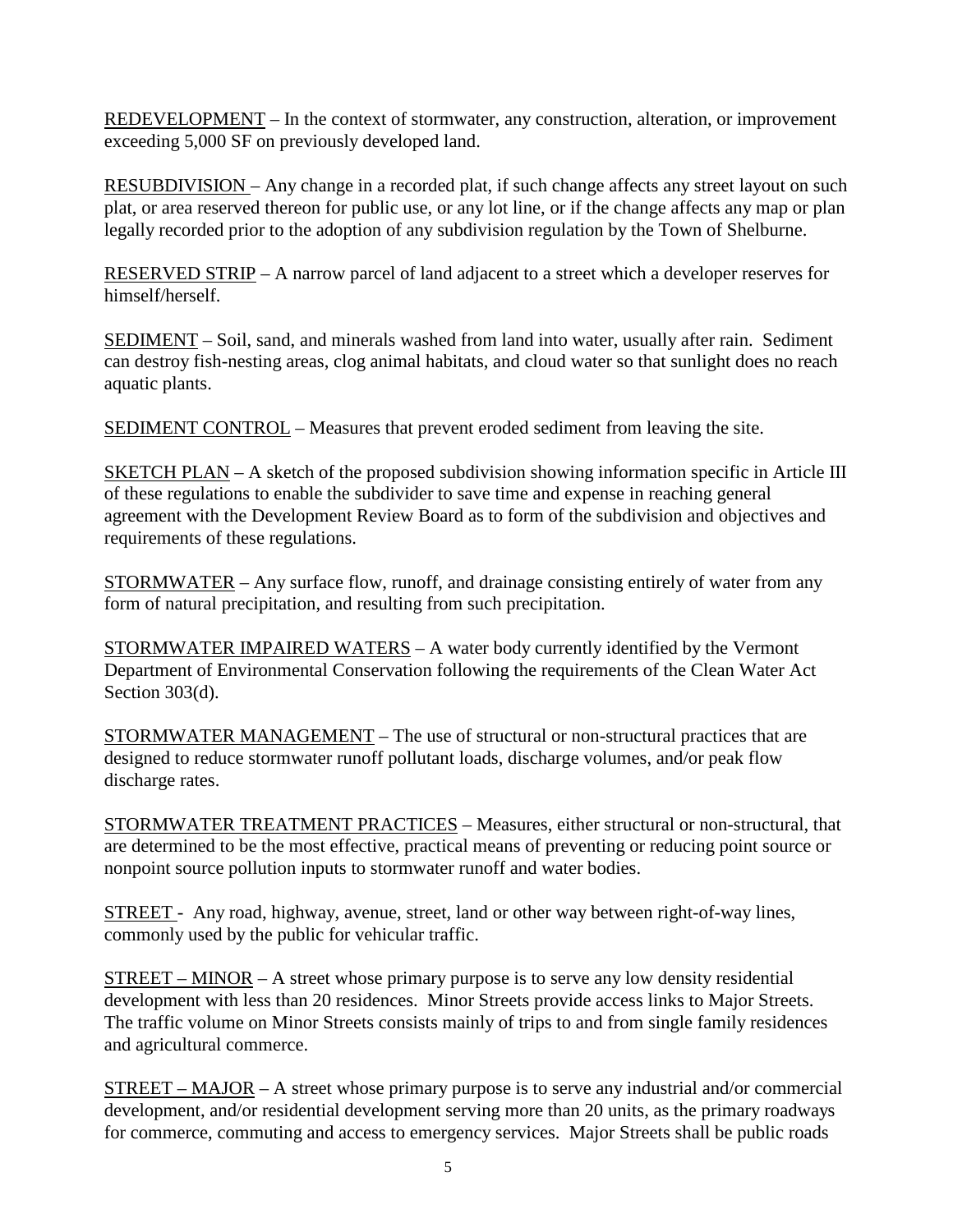except when serving as access ways to single purpose commercial lots and circulation corridors for approved planned unit developments deemed by the Development Review Board to be adequate as private roads.

SUBDIVIDER – Any person, firm, corporation, partnership, or association who shall lay out for the purpose of sale or development or otherwise any subdivision or part thereof as defined in these regulations, either for himself/herself or others. The term shall include an applicant for subdivision approval.

SUBDIVISION – Any land, vacant or improved, which is divided or proposed to be divided into two (2) or more lots, parcels, sites, or plots for the purpose of offer, sale, lease, or development. The term includes amended subdivisions and resubdivisions. The term shall also include: the development of a parcel of land as a shopping center complex, except those reviewed and approved under Article XXII of the Shelburne Zoning Bylaw; multi-family housing project, except those reviewed and approved under Article XXII of the Shelburne Zoning Bylaw; elderly housing project, except those reviewed and approved under Article XXII of the Shelburne Zoning Bylaw; planned unit development; and industrial park development. The term does not include condominium conversions that solely change the form of ownership of a parcel of land or a structure without new land development.

WATERSHED – That geographical area that drains to a specified point on a watercourse, usually a confluence of streams or rivers.

# **ARTICLE III: SKETCH PLAN**

# 300 APPLICATION AND PROCEDURE

For the purpose of classification and preliminary discussion, any subdivider of land shall, prior to submitting an application for subdivision approval and following a pre-hearing conference with Planning and Zoning Staff, submit to the Development Review Board Administrator at least twenty one (21) days prior to the regularly scheduled meeting of the Development Review Board at which the matter may be heard, a SKETCH PLAN of the proposed subdivision, which shall include the following information:

- (1) Name and address of the owner of record and applicant.
- (2) Submit a list and three (3) addressed envelopes for each current owner of record of all contiguous properties and owners of properties directly across any public right-of-way.
- (3) Names and addresses of all professional advisors, including license seals and numbers.
- (4) Boundaries and area (in area) of : a) all contiguous land belonging to the owner of record; and b) of proposed subdivision.
- (5) Existing and proposed layout of property lines; type and location of existing and proposed restrictions on land, such as covenants and easements.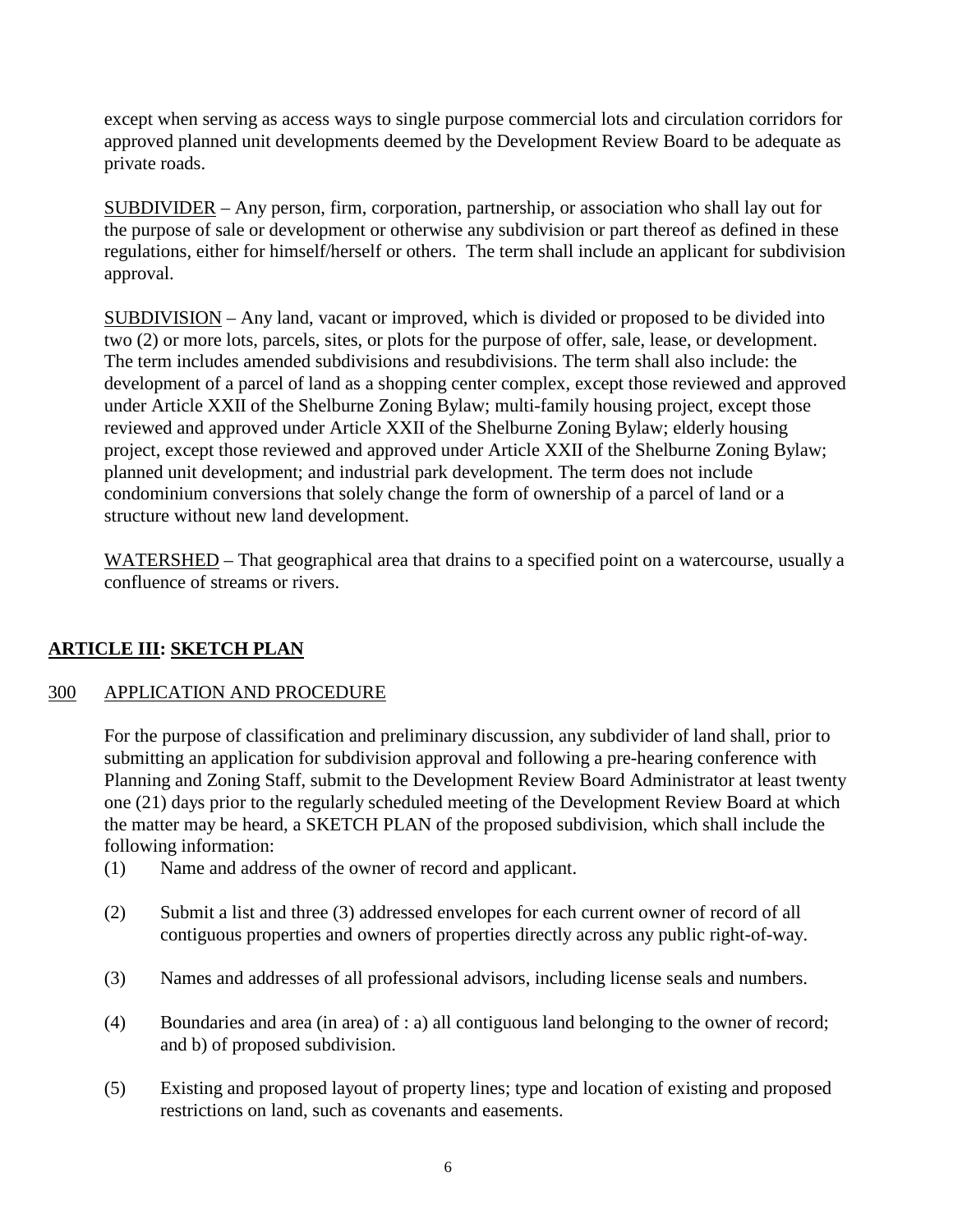- (6) Type of, location, and approximate size of existing and proposed streets, utilities, and open space.
- (7) Date, true north arrow and scale (both numerical and graphic).
- (8) Delineation of significant physical features such as water courses, drainage ways, marshes, wooded areas, geologic outcrops which are within or near a subdivision.
- (9) A location map showing the relation of proposed subdivision to adjacent property and surrounding area.
- (10) Sketch plan map to be on a topographic map at a scale not to exceed 1" 200'.
- (11) A written statement of proposed development plans, general timing of development and construction and proposed covenants or restrictions.
- (12) If the owner of record is not the applicant, a letter from the owner of record authorizing the applicant to apply for subdivision approval must on submitted.
- (13) Copy of a statement certifying that, consistent with Act 146 of the Acts and Resolves of the 2009-2010 Legislative Session and 24 V.S.A. § 4463(d), the applicant has: a) been informed they are responsible for identifying and obtaining state permits before beginning construction on a project and (b) discussed with the Regional Permit Specialist the preparation of a Project Review Sheet, which the permit specialist completes to provide preliminary jurisdiction for all state permits.

# 310 ATTENDANCE

The subdivider, or his/her duly authorized representative, shall attend the meeting of the Development Review Board on the sketch plan to discuss the requirements of these regulations for streets, improvements, Stormwater Management, sewerage, water supply, fire protection, and similar aspects, as well as the availability of existing services and other pertinent information. Notice of sketch plan review shall be sent to all parties identified in Section 300(2) of these regulations.

# 320 CLASSIFICATION

The Development Review Board shall classify the subdivision proposal as either a MAJOR SUBDIVISION or a MINOR SUBDIVISION, using the definitions given in Article II.

# 330 REVIEW CHECKLIST

The Development Review Board shall review the sketch plan taking into consideration the requirements of these subdivision regulations, the zoning ordinance, and other bylaws then in effect. The Development Review Board shall also consider the Sketch Plan's conformity with the Town Comprehensive Plan.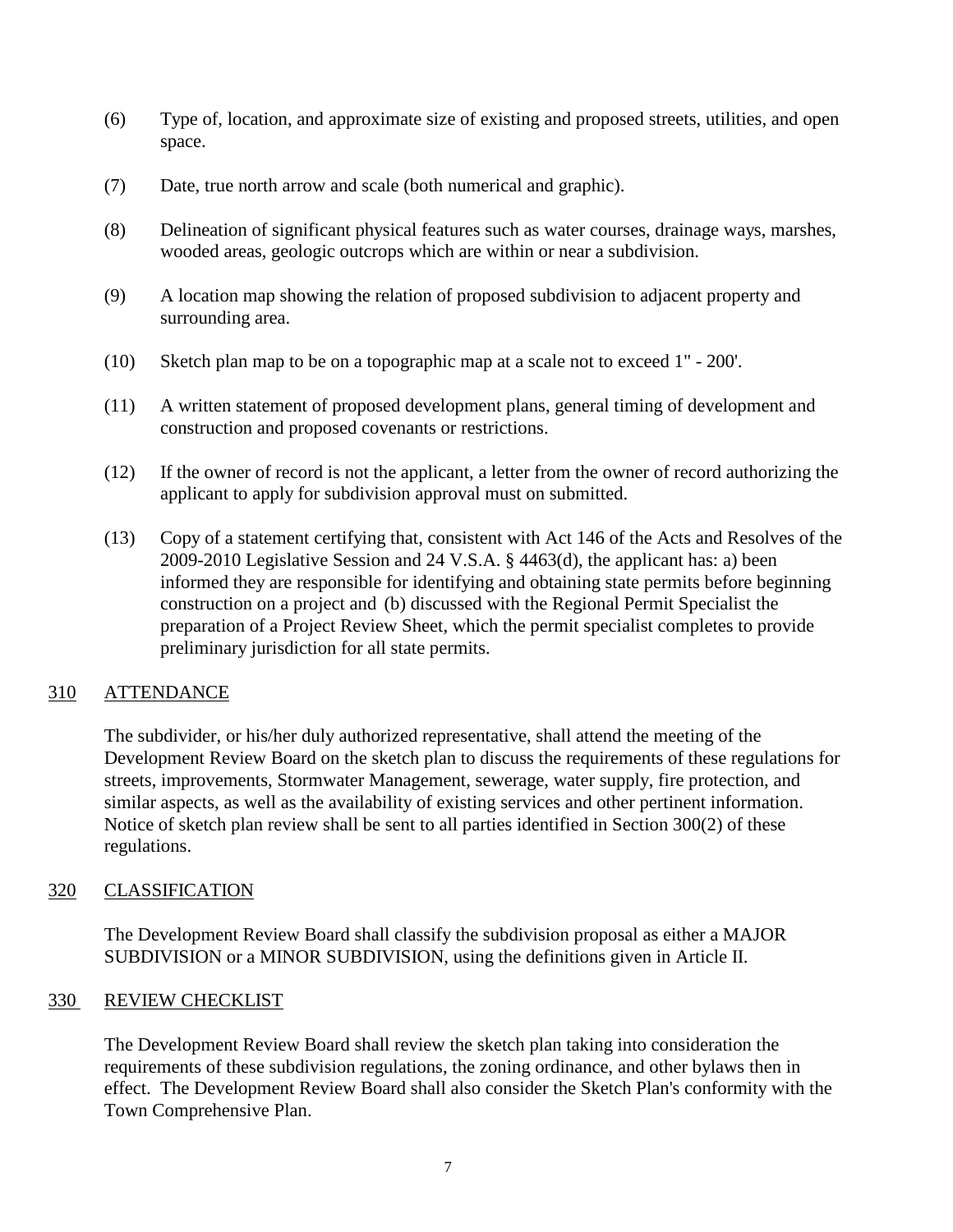The Development Review Board shall, where it deems necessary, make general or specific recommendations and/or suggestions to be incorporated by the applicant in his/her subsequent submissions. Such written recommendations shall be sent to the applicant after the expiration of the meeting or any continuation thereof. The Development Review Board may also require, where necessary for the protection of the public health, safety and welfare, that a Minor Subdivision comply with all or some of the requirements specified in these regulations regarding Major Subdivisions.

# 340 EFFECT OF SKETCH PLAN ACTION

Approval of a sketch plan shall not constitute approval of the subdivision plat and is merely authorization for the applicant to file a preliminary plan or final plan application. Should the Development Review Board disapprove a sketch plan, it shall notify the applicant in writing of the reason for such disapproval.

# **ARTICLE IIIA: BOUNDARY LINE ADJUSTMENTS**

# 300A BOUNDARY ADJUSTMENTS

Applications for boundary adjustments shall be approved as described in this section. Any boundary adjustment, as defined in Article II, must satisfy the requirements of this section, must be approved in accordance with this section, and shall be submitted to Staff for filing with the Town Clerk.

# 310A APPLICATION MATERIALS

Technical plans, drawings, property surveys, etc. shall be prepared by a licensed architect, engineer, or surveyor. A complete application shall include a written summary of the proposed project, names and addresses of adjacent property owners (if an adjoining property is owned as common land by an owners' association, the applicant shall provide the names and addresses of the president of the owners' association), three (3) copies of the proposed plan(s) and supporting written materials, and the following:

- (a) Identifying Information:
	- (i) Address of parcel being subdivided.
	- (ii) Name and address of owner(s).
	- (iii) Name and address of any professional advisors.
	- (iv) Date
	- (v) Zoning district(s) involved.
- (b) A fee as may be established by the Town Selectboard;
- (c) A scale drawing submitted to Staff showing the existing and proposed boundaries between the relevant lots;
- (d) An indication of whether or not either of the lots involved was part of a previous subdivision and is so, when that approval was granted.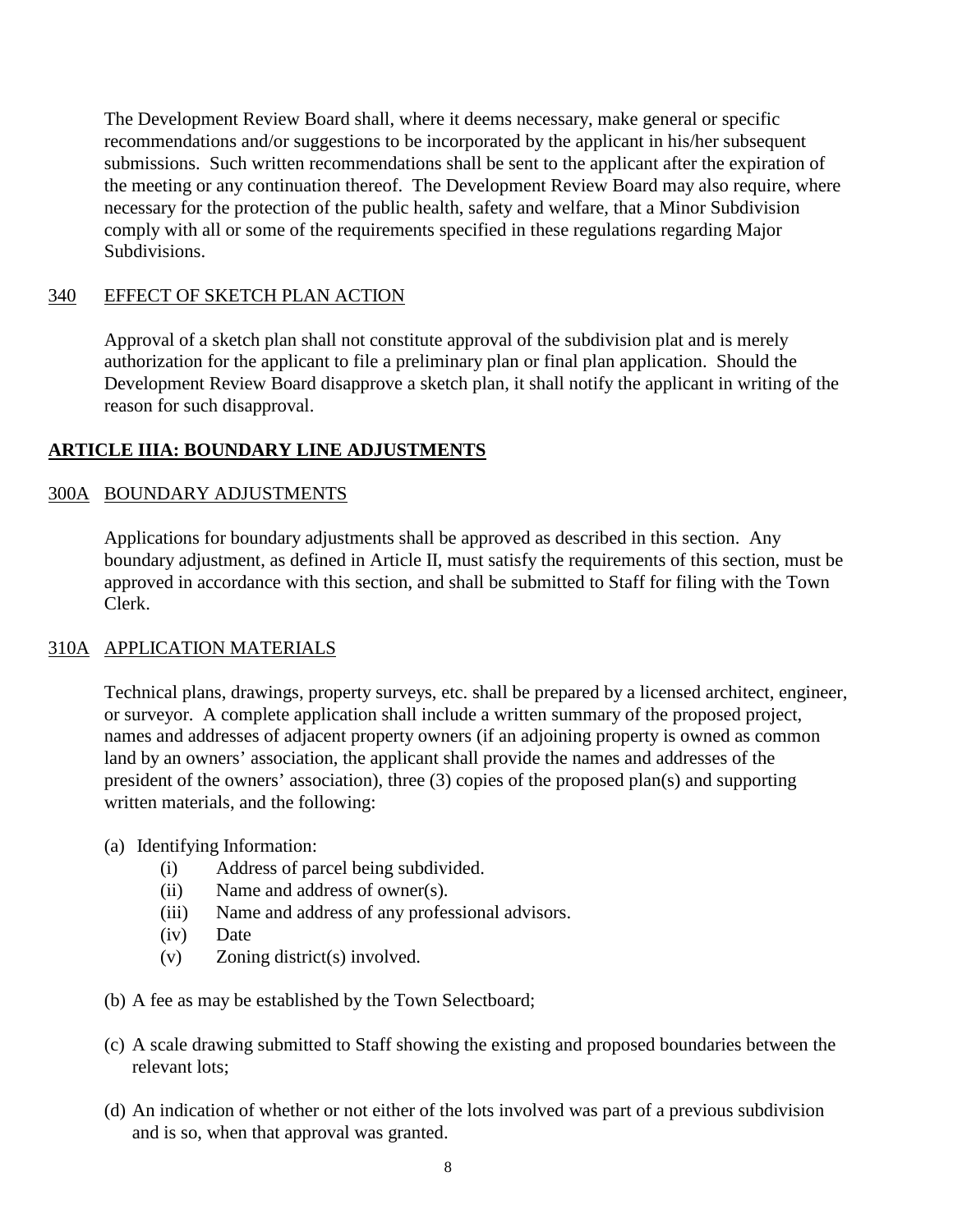#### 320A PLANNING STANDARDS

A boundary adjustment must satisfy the following:

- (a) The proposed boundary adjustment shall not create any new lots.
- (b) No existing lot shall be made non-conforming or more non-conforming.
- (c) The total acreage being transferred as a result of the boundary adjustment may not exceed the minimum lot size in the zoning district in which the property is located, or no more than one acre if the property is located in a zoning district that has no minimum lot size. If a larger area is being transferred, the proposal must be treated as a minor subdivision.

# 330A INITIAL REVIEW AND DEVELOPMENT OF A DRAFT DECISION

Upon determining that an application for a boundary adjustment is complete, Staff shall review the application, prepare a draft decision for the Development Review Board, and place the matter on the agenda for the Development Review Board as a consent item at the next available meeting.

# 340A NOTICE

Staff shall notify the applicant, adjacent property owners, and other interested parties of the application for a boundary adjustment, the draft decision, and the date on which the Development Review Board will consider the matter on its agenda as a consent item, at least fifteen days prior to the meeting.

#### 350A ISSUANCE OF DECISION

Following action by the Development Review Board, the decision shall be issued in accordance with Section 420 of these Regulations.

# 360A FORM OF MYLAR

When the proposed boundary adjustment has been approved by the Development Review Board, the mylar suitable for recording shall be prepared showing all relevant information, bearings and distances of perimeter boundary lines, monumentation in accordance with Section 980 on all corners of each lot, and all easements, and certification by a registered land surveyor that information is based on deed research and field information. In addition, the following language shall be printed on the mylar:

"This boundary line adjustment does not constitute the creation of a separate parcel of land. It only adjusts the physical location of the boundary of these adjoining parcels. Any future subdivision and/development of these new parcels must be approved by the Town of Shelburne Development Review Board. This plan is approved, subject to all requirements and conditions of this approval, on the  $\_\_\_$  day of  $\_\_\_\_\_\_\_\$ .  $20\_\_\_\_\$ .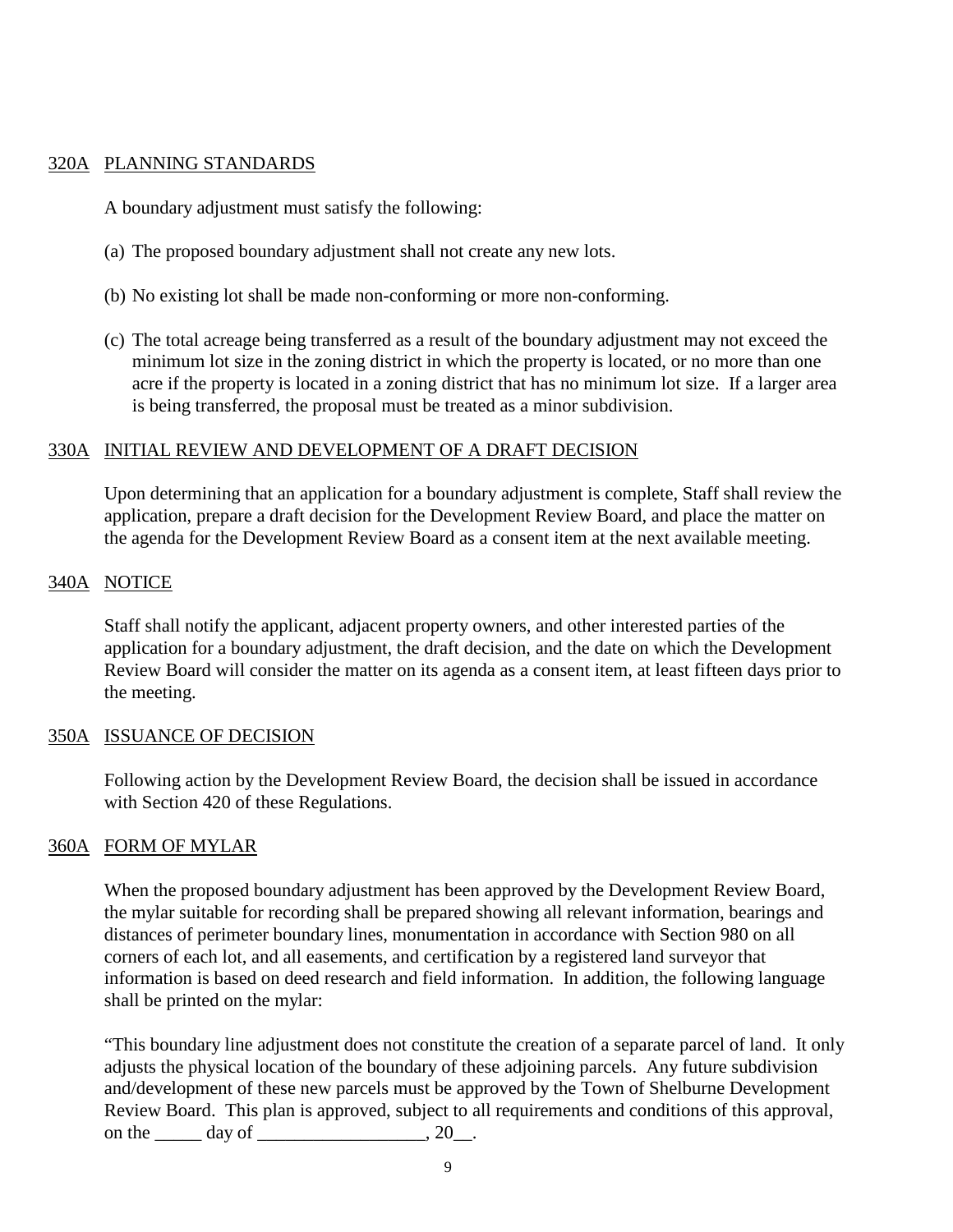by \_\_\_\_\_\_\_\_\_\_\_\_\_\_\_\_\_\_\_\_\_\_\_\_\_\_\_\_\_\_\_\_\_\_\_\_\_\_\_\_ Chair"

#### 370A RECORDING OF MYLAR

The mylar shall be filed in accordance with the provisions of Section 1030 of these Regulations. A fee, payable by the applicant, will be charged to file the mylar and is due at its submittal.

# 380A RETENTION OF JURISDICTION

Any further subdivision of a lot created by the approved Boundary Adjustment shall require subdivision approval in accordance with these regulations.

# **ARTICLE IV: MINOR SUBDIVISION APPLICATION AND PROCEDURE**

# 400 APPLICATION

Within six (6) months of receiving authority to proceed for a Minor Subdivision, the subdivider shall submit a complete application for final approval of a subdivision plat to the Development Review Board Administrator. If the application is not made within six (6) months, then a new Sketch Plan must first be submitted for review in accordance with Article III of these regulations. The application shall contain those items set forth in section 610 of these regulations and shall conform to the layout shown on the Sketch Plan plus any recommendations made by the Development Review Board. The aforementioned requirement notwithstanding, the six (6) month deadline for filing the Final application may be extended by the Development Review Board following discussion at a regularly scheduled meeting upon finding that good cause for such an extension exists.

#### 410 PUBLIC HEARING

A public hearing shall be initiated by the Development Review Board within forty-five (45) days after the time of submission to the Development Review Board Administrator of an application for approval of a minor subdivision. Said hearing shall be warned in accordance with the public notice provisions of the Vermont Planning and Development Act and notice of the meeting shall be sent to adjoining landowners as identified in section 300(2) of these regulations and those required to receive notice under the provisions of the Act.

#### 420 DECISION

The Development Review Board shall, within forty-five (45) days after the completion of the public hearing or any continuation thereof, approve, modify and approve or disapprove such plat. Failure to so act within forty-five days shall be deemed approval according to the provisions established in 24 V.S.A. § 4464.

# **ARTICLE V:MAJOR SUBDIVISION APPLICATION AND PROCEDURE**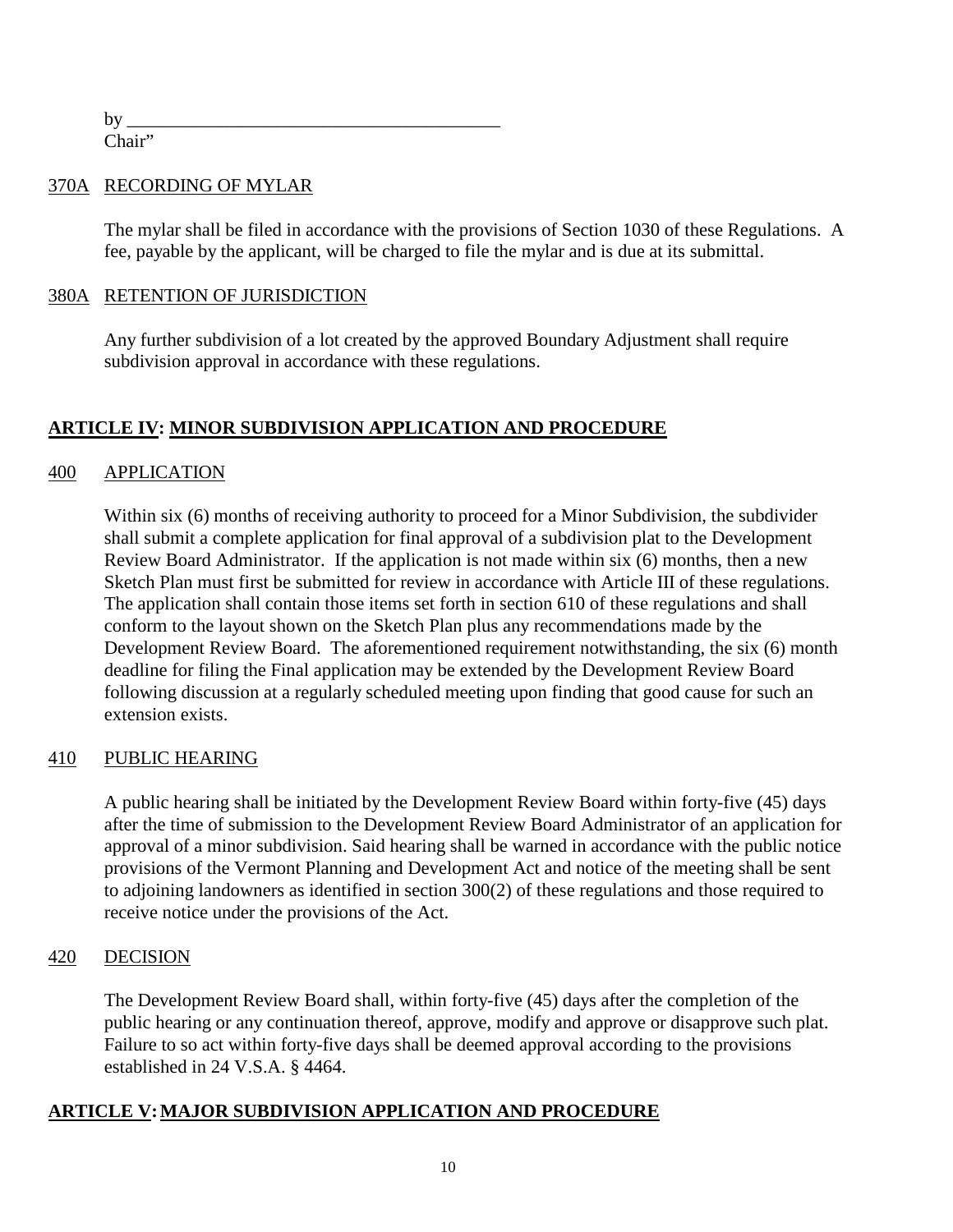# 500 PRELIMINARY PLAN APPLICATION

Within six (6) months of receiving authority to proceed for a Major Subdivision, the subdivider shall submit a complete application for approval of a Preliminary Plan. The application shall contain those items set forth in Article VI of these regulations and shall conform to the layout shown on the sketch plan plus any recommendations made by the Development Review Board. The aforementioned requirement notwithstanding, the six (6) month deadline for filing the Preliminary Plan application may be extended by the Development Review Board following discussion at a regularly scheduled meeting upon finding that good cause for such an extension exists.

# 510 PUBLIC HEARING

A public hearing on the study plan shall be held by the Commission after the time of submission to the Development Review Board Administrator of the Preliminary Plan Application. Said hearing shall be warned in accordance with the public notice provisions of the Vermont Planning and Development Act and notice of the meeting shall be sent to adjoining landowners as identified in Section 300 (2) of these regulations and those required to receive notice under the provisions of the Act.

# 520 ACTION ON PRELIMINARY PLAN

Within forty-five (45) days of the completion of the public hearing or any continuation thereof, the Development Review Board shall approve, modify and approve or disapprove said Preliminary Plan and the grounds for any modifications required or the grounds of disapproval shall be set forth in a written notice of decision. Failure of the Development Review Board to act within said forty-five (45) day period shall constitute an approval of the Preliminary Plan according to the provisions established in 24 V.S.A. § 4464. Copies of the notice of decision of the Development Review Board shall be sent to the applicant and any interested parties appearing at the public hearing.

#### 530 PHASING

At the time the Development Review Board grants Preliminary Plan approval it may require the plat to be divided into two or more phases and may impose such conditions upon the filing of application for final plat approval for each phase as it deems necessary to assure the orderly development of the plat.

#### 540 EFFECT OF PRELIMINARY PLAN APPROVAL

Approval of the Preliminary Plan shall not constitute approval of the subdivision plat. Prior to approval of the final subdivision plat, the Development Review Board may require additional changes as a result of further study. The approval of a Preliminary Plan shall be effective for a period of one year. Any plat not receiving the final approval prior to the expiration of one year from Preliminary Plan approval shall be null and void, and the subdivider shall be required to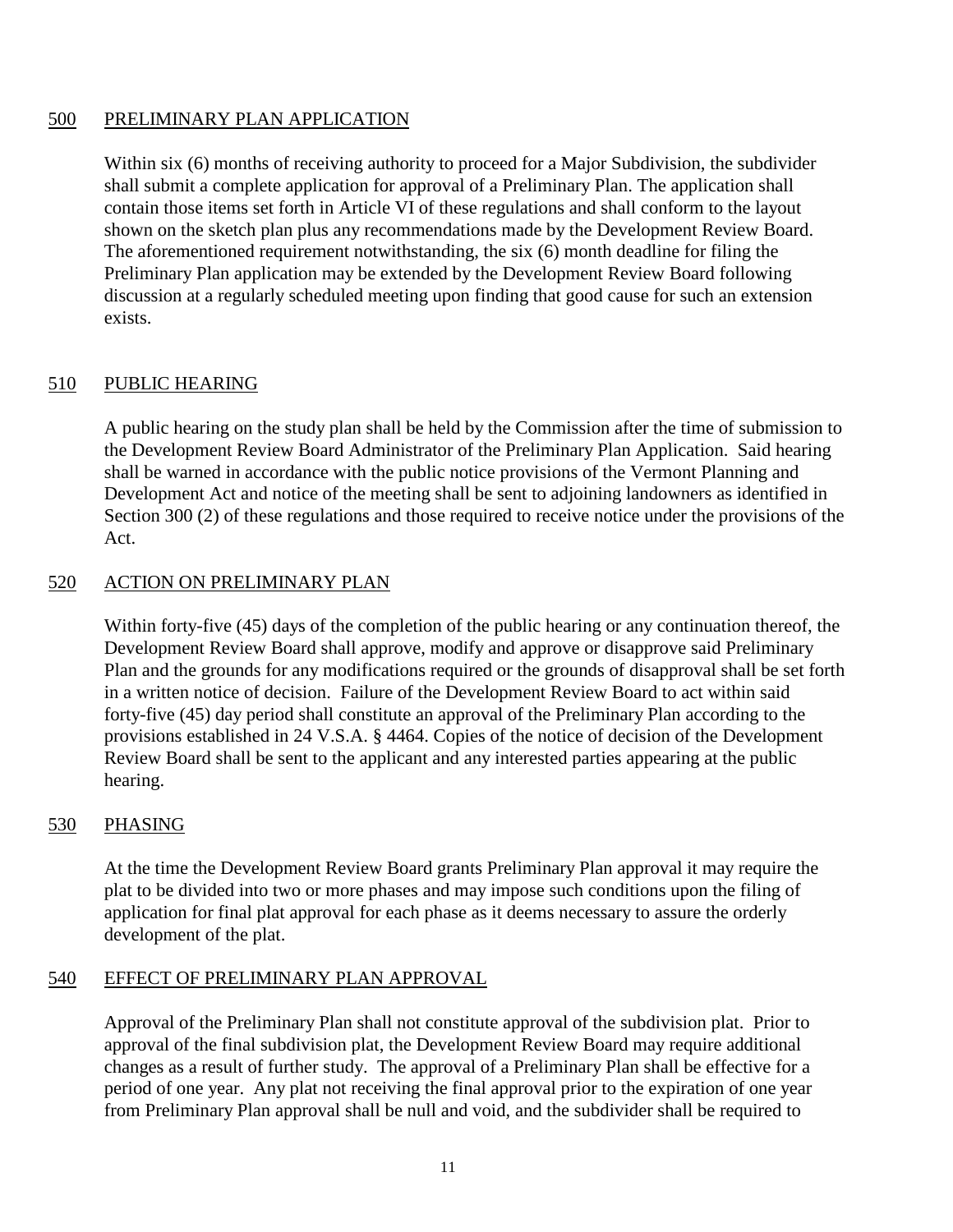resubmit a new plat for Preliminary Plan approval subject to all new zoning and subdivision regulations.

# 550 FINAL PLAT APPLICATION

Within six (6) months of Preliminary Plan approval, the subdivider shall submit a complete application for approval of a final subdivision plat. The application must contain those items set forth in Section 610 of these regulations and shall conform to the layout shown on the Preliminary Plan plus any recommendations made by the Development Review Board. The aforementioned requirement notwithstanding, the six (6) month deadline for filing the Final application may be extended by the Development Review Board following discussion at a regularly scheduled meeting upon finding that good cause for such an extension exists.

# 560 FINAL PLAT HEARING

A public hearing shall be held by the Development Review Board after the time of submission to the Planning Commission of the complete final subdivision plat application. Said hearing shall be warned in accordance with the public notice provisions of the Vermont Planning and Development Act and notice of the meeting shall be sent to adjoining landowners as identified in Section 300 (2) of these regulations and those required to receive notice under the provisions of the Act.

# 570 DECISION

The Commission shall, within forty-five (45) days after the public hearing, approve, modify and approve or disapprove such plat. Failure to so act within forty-five (45) days shall be deemed approval according to the provisions established in 24 V.S.A. § 4464.

# **ARTICLE VI: APPLICATION SUBMISSION REQUIREMENTS**

# 600 PRELIMINARY PLAN - MAJOR SUBDIVISION

The Preliminary Plans shall consist of one or more maps or drawings which may be printed or reproduced on paper with all dimensions shown in feet or decimals of a foot, drawn to a scale of not more than one hundred (100) feet to the inch showing or accompanied by the following information:

- (1) Proposed subdivision name or identifying title and the name of the Town.
- (2) Name and address of owner of record, subdivider, and land surveyor of the Plat.
- (3) Names of all subdivisions immediately adjacent and the names of owners of record of adjacent acreage.
- (4) Total number of acres within the proposed subdivision, location of proposed lot lines, number of acres within each lot, structure, water courses, wooded areas, geologic outcrops, and other essential existing physical features, including any endangered species, necessary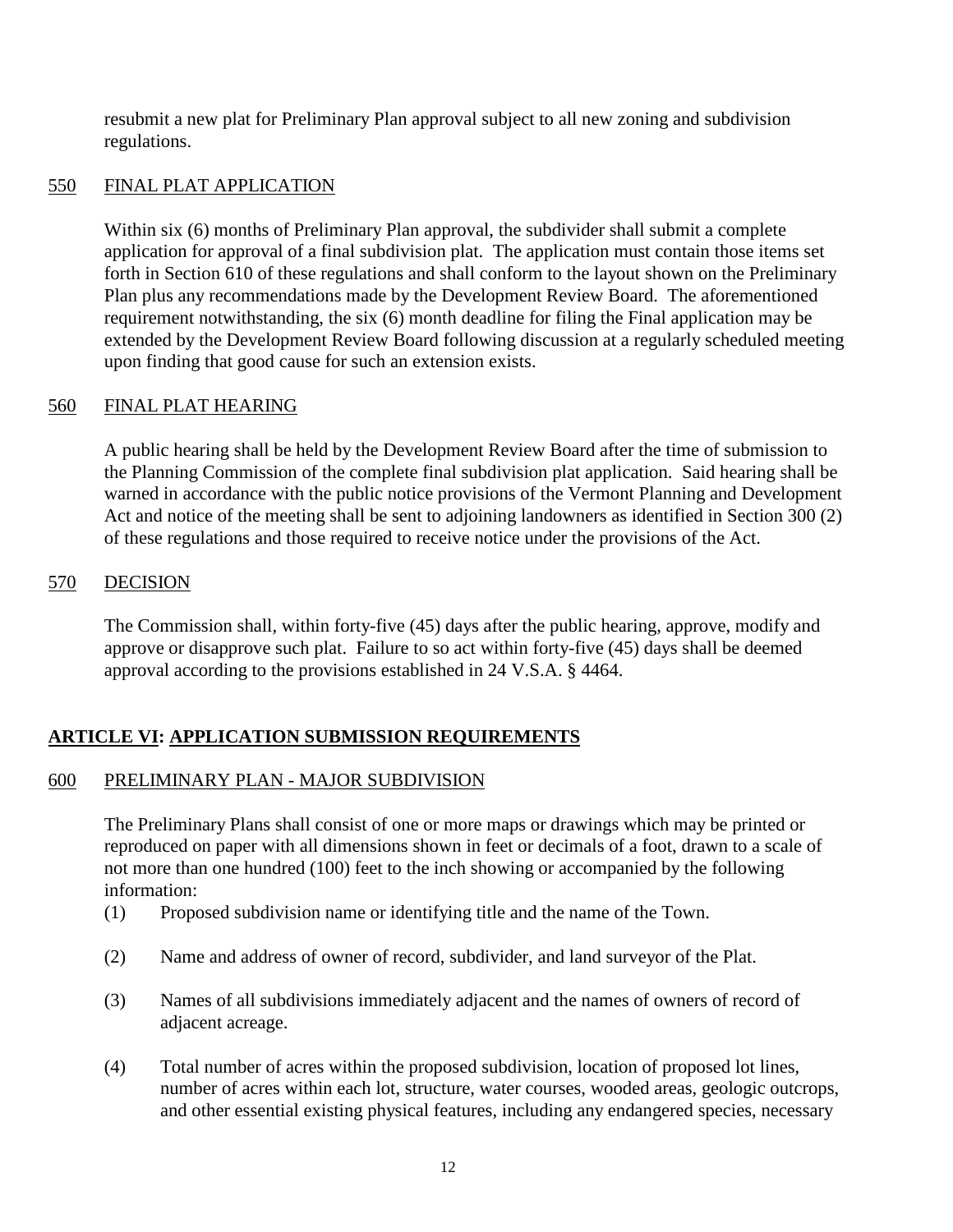wildlife habitat, and rare and irreplaceable natural areas identified pursuant to Section 810 of this Bylaw.

(5) The location and size of existing sewer and water mains (on the property or serving the property) with letters from the Shelburne Water Department Superintendent, and the Shelburne Wastewater Superintendent stating that:

- adequate capacity exists for the proposed subdivision; or,

- if improvements and modifications are needed to accommodate the proposed subdivision, the subdivider's proposal to address these improvements and modifications is acceptable.

- (6) The location and size of any existing culverts, drains, and stormwater treatment practices on the property or serving the property (see item #25). The application shall also include a stormwater management plan, including provisions for minimizing and treating stormwater during construction and post-construction stormwater management systems. Any erosion prevention and sediment control and post construction stormwater management measures, treatment practices, and/or infrastructure shall meet the regulations and standards of the Vermont Department of Environmental Conservation, and any applicable Town regulations and standards.
- (7) The provisions of the Shelburne Zoning Regulations or other Town Regulations applicable to the area to be subdivided and any zoning district boundaries affecting the tract.
- (8) Location, names and widths of existing and proposed streets, private ways, sidewalks, curb cuts, paths, easements, parks and other public or privately maintained open spaces, as well as similar facts regarding adjacent property (also see item #25).
- (9) Contour lines at intervals of five (5) feet of existing grades and of proposed grades where change of existing ground elevation will be five feet or more.
- (10) Complete survey of subdivision tract by a licensed land surveyor.
- (11) Typical cross sections of the proposed grading, roadways and sidewalks.
- (12) Date, true north point and numerical and graphic scale.
- (13) Details of proposed connection with existing water supply or alternative means of providing water supply to the proposed subdivision. (Also see item #25).
- (14) Details of proposed connection with the existing sewage disposal system or adequate provision for on-site disposal of septic wastes. (Also see item #25).
- (15) If on-site sewage disposal system is proposed, then the location and results of tests to ascertain subsurface soil, rock, and groundwater conditions. All test and design criteria to be in accord with applicable State regulations or standards.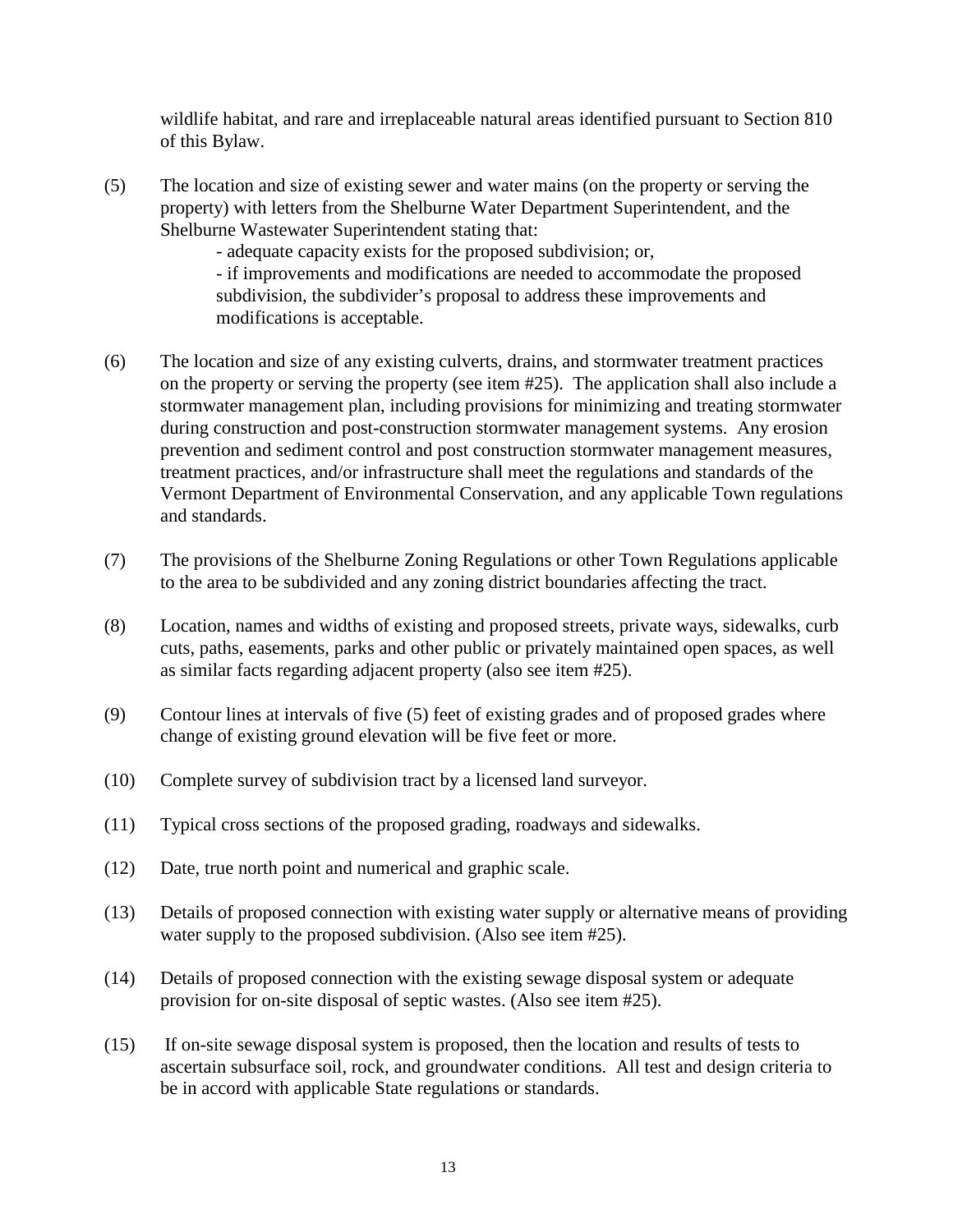- (16) Provisions for collecting and discharging stormwater in the form of a stormwater management plan. The stormwater management plan must identify the construction disturbance area and demonstrate that stormwater runoff is minimized through the use of natural drainage systems and on-site infiltration and treatment techniques. The plan shall also demonstrate that soils best suited for infiltration are retained and that natural areas consisting of tree canopy and other native vegetation are preserved, preferably in contiguous blocks or linear corridors where feasible, for protection of the best stormwater management features identified in the site assessment.
- (17) Designs of any bridges and culverts which may be required.
- (18) The location of markers adequate to enable the Development Review Board to readily locate and appraise the basic layout in the field. Unless an existing street intersection is shown, the distance along a street from one corner of the property to the nearest existing street intersection shall be shown.
- (19) All parcels of land proposed to be dedicated or reserved for public use and the conditions of such dedication or reservation.
- (20) Location of all natural features or site elements to be preserved.
- (21) List of waivers the subdivider desires from the requirements of these regulations.
- (22) A vicinity map drawn at scale of not over four hundred (400) feet to the inch to show the relationship of the proposed subdivision to the adjacent properties and to the general surrounding area. The vicinity map shall show all the area within two thousand (2,000) feet of any property line of the proposed subdivision or any smaller area between the tract and all surrounding existing streets, provided any part of such a street used as part of the perimeter for the vicinity map is at least five hundred (500) feet from any boundary of the proposed subdivision. Within such area the vicinity map shall show:
	- (a) All existing subdivisions and approximate tract lines of parcels together with the names of the record owners of all adjacent parcels of land; namely, those directly abutting or directly across any street adjoining the subdivision.
	- (b) Locations, widths, and names of existing, filed, or proposed streets, easements, building lines and alleys pertaining to the proposed subdivision and to the adjacent properties as designed in Paragraph (a) above.
	- (c) An outline of the platted area together with its street system and an indication of the future probable street system of the remaining portion of the tract, if the preliminary plat submitted covers only part of the subdivider's entire holding.
- (23) A copy of any proposed covenants and/or deed restrictions which are intended to cover all or part of the subdivision.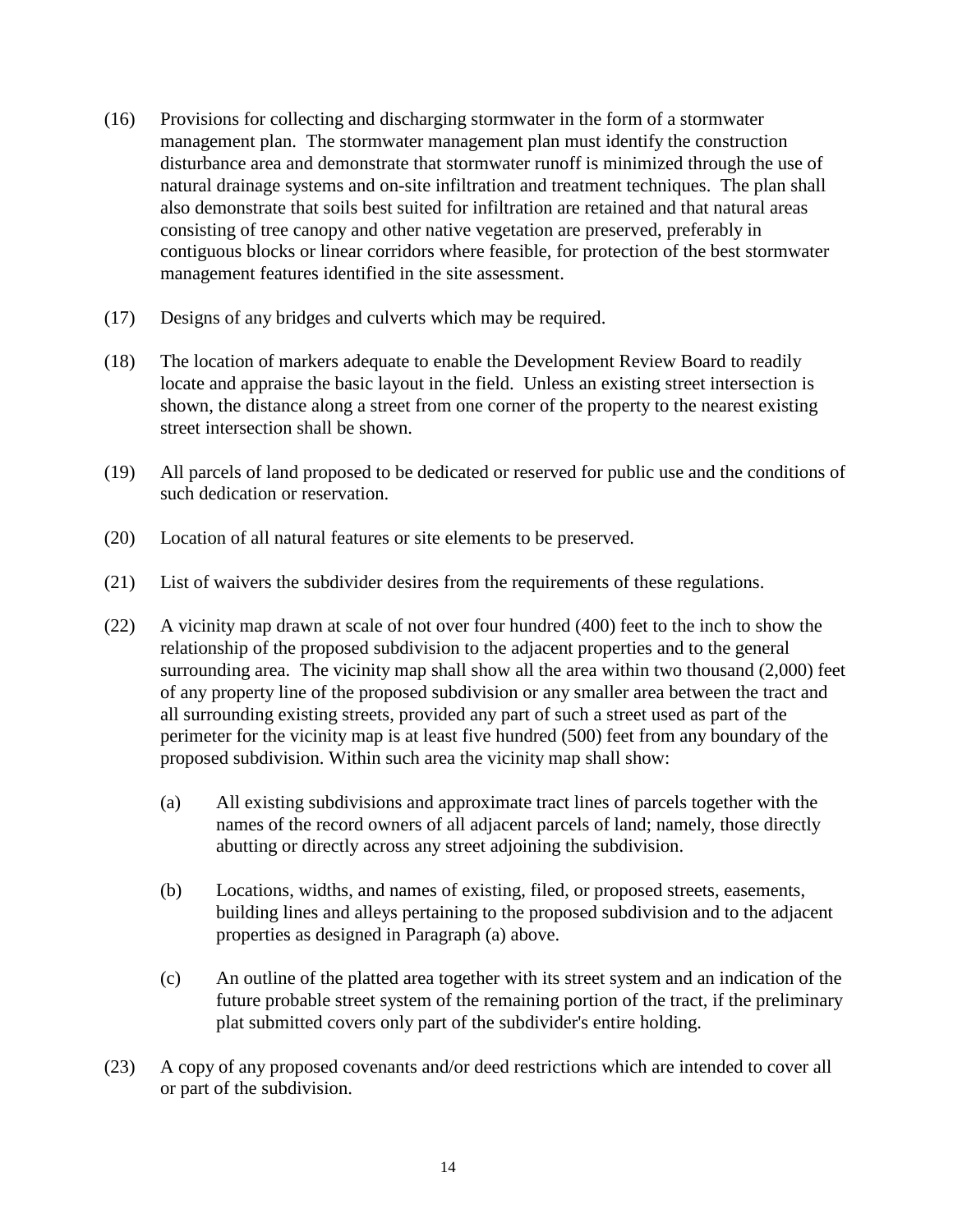- (24) A prospectus describing the management organization or homeowner's association if one is proposed. Included shall be a disclosure statement which will be given to all prospective purchasers detailing responsibility for services, such as maintenance and plowing of roadways within the development.
- (25) Construction drawings of all proposed public improvements.
- (26) Lots within the subdivision numbered in numerical order within blocks, and blocks lettered in alphabetical order.
- (27) Proposals and/or offers concerning the manner in which open space, including park and recreational lands and school site areas, are to be dedicated, reserved, and/or maintained or payments proposed in lieu thereof.
- (28) Documentation from the following Town departments or agencies that the subdivider's plans have been reviewed and are deemed acceptable or would be deemed acceptable upon adherence to clearly identified proposed conditions of approval:
	- (a) Police department;
	- (b) Fire department;
	- (c) Highway department;
	- (d) Wastewater department;
	- (e) Water department;
	- (f) Town Manager's office;
	- (g) Elementary and High School;
	- (h) Recreation department;
	- (i) Natural Resources and Conservation Committee.
- (29) Landscaping Plan prepared by a landscape architect, master gardener, nursery professional, arborist, professional landscape designer, or other qualified landscape professional.

#### 610 FINAL PLAT - MAJOR AND MINOR SUBDIVISIONS

The Final Subdivision Plat shall consist of one or more sheets of drawings which conform to the following requirements: It shall be on mylar clearly and legibly drawn, and the sheets shall be a standard size of 18" by 24" suitable for recording under Vermont Statutes.

Such sheets shall have a margin of two (2) inches outside of the border lines on the left side for binding and a one (l) inch margin outside the border along the remaining sides. The subdivision plat shall carry the following endorsement on the copy to be filed with the Town Clerk:

Approved by Resolution of the Development Review Board of the Town of Shelburne, Vermont, on the \_\_\_\_\_\_\_day of \_\_\_\_\_\_\_\_\_\_\_\_\_\_\_\_\_\_\_\_\_\_\_, 20\_\_\_ , subject to the requirements and conditions of said resolution. Signed this  $\_\_\_\_$  day of  $\_\_\_\_\_\_\_$ ,  $20\_\_\_\_$ , by, Chairperson.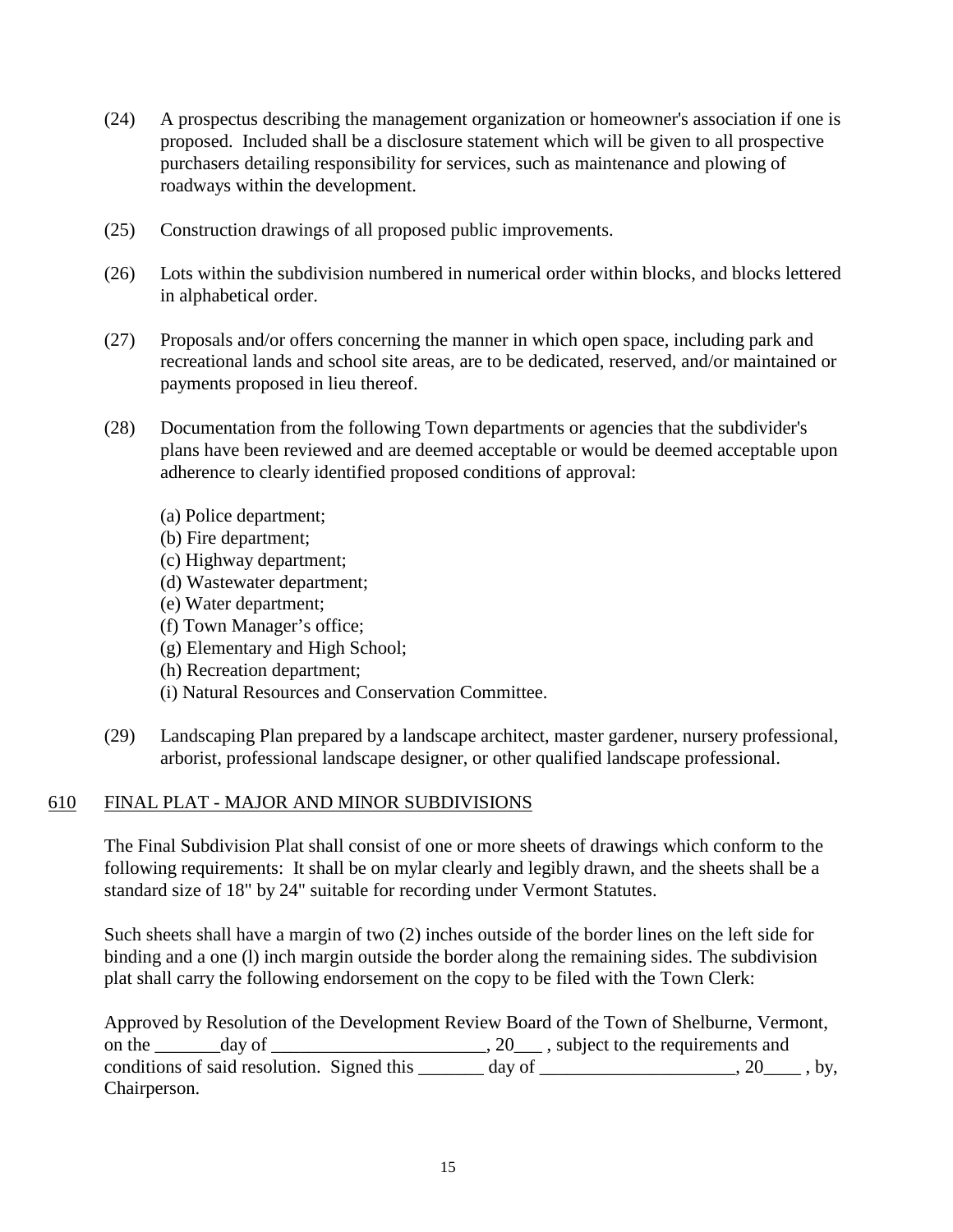The final plat for a major and minor subdivision shall conform in all respects to the preliminary plan and sketch plan respectively as approved by the Development Review Board. The subdivision plat shall show:

- (1) Proposed subdivision name or identifying title, the name of the Town, the name and address of the record owner and subdivider; the name, license number, and seal of the registered land surveyor, the boundaries of the subdivision and its general location in relation to existing streets or other landmarks and scale, both graphic and numerical and north arrow.
- (2) Street names and lines, pedestrian ways, lots, reservations, easements and area(s) to be dedicated to public use.
- (3) The length of all straight lines, the deflection angles, the radii, length of curves and central angles of all curves, tangent distances and tangent bearings for each street.
- (4) By proper designation on such Plat, all public open space for which offers of dedication are made by the subdivider and those spaces for which title is reserved by him/her.
- (5) Lots within the subdivision numbered in numerical order within blocks and blocks lettered in alphabetical order.
- (6) Permanent reference monuments shown thus " " and lot corner markers shown thus " O ".
- (7) Monuments which shall be set at all corners and angle points of the boundaries of the subdivision and monuments required by Town of Shelburne Public Works Specifications for new roads, at all street intersections, angle points in street lines, points of curve and such intermediate points as shall be required by the Town.
- (8) The location of all the improvements referred to in Section VIII and in addition thereto the location of all utility poles, sewage disposal system, water supply systems, and erosion prevention and sediment control plans, stormwater treatment plans, rough grading and other devices and methods of draining the area affecting the subdivision.
- (9) Construction drawings (paper copies) of all required improvements listed in Section VIII.
- (10) Before final approval of a subdivision plat, or with the consent of the Town Manager as evidenced by letter presented at the Final Plan public hearing, the subdivider shall furnish the Town with an appropriate performance bond to secure the completion of all public improvements and their maintenance for a period of two (2) years, with a certificate from the Board of Selectmen, or its designee, that it is satisfied either with the bonding or surety company, or with security furnished by the subdivider. A certificate or letter from the Town attorney shall also be filed with the Development Review Board and Town Manager indicating that he or she is satisfied with the form and substance of the performance bond.
- (11) The final plan application for a minor or major subdivision shall be accompanied by a Certificate of Title showing the ownership of all property and easements to be dedicated or acquired by the Town, or reserved, and said Certificate of Title shall be approved by the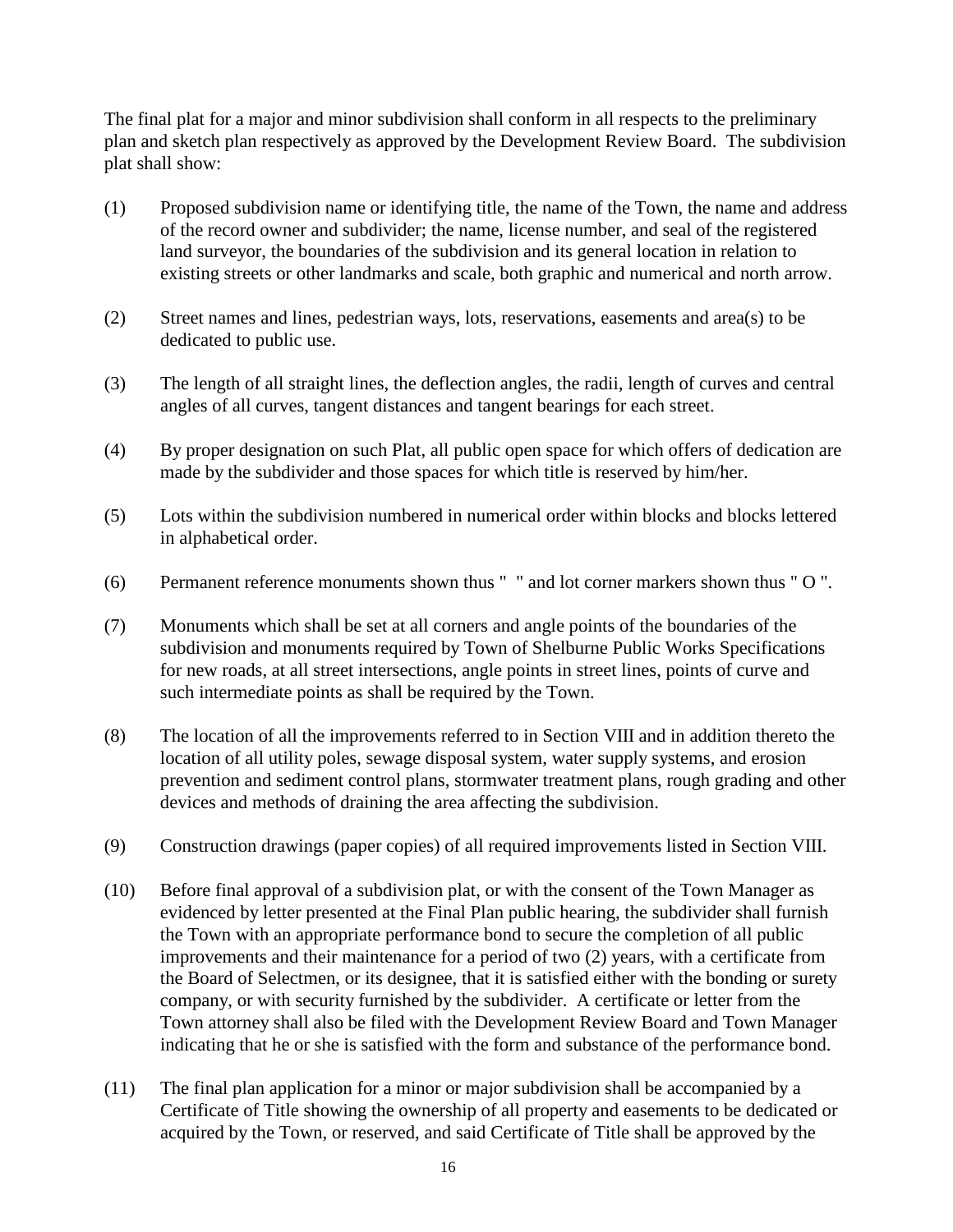Town attorney. Copies of all proposed Offers of Dedication, deeds, easements to the Town shall also accompany the final application, and be approved by the Town attorney.

- (l2) A final application for a major or minor subdivision shall include all legal documentation necessary, in a complete and final form.
- (13) A final application for a minor subdivision for which no preliminary plan was submitted shall include the documentation required in section 600 (28).

# **ARTICLE VII: REQUIRED IMPROVEMENTS**

# 700 REQUIRED IMPROVEMENTS LIST

The following are required public improvements:

Monuments, lot markers, streets, curbs, sidewalks where required by the Zoning Bylaws, street signs, outdoor lighting, water mains, sanitary sewers, stormwater management measures and stormwater treatment practices, fire hydrants, landscaping and other capital improvements as required by the Development Review Board, Town Manager, and/or Director of Public Works.

# 710 INSTALLATION AND DESIGN STANDARDS

All required improvements shall be designed and installed in accordance with the design standards, development requirements, specifications and procedures set forth in these regulations and other applicable Town and/or state regulations and standards.

# 720 MODIFICATION OF DESIGN OF IMPROVEMENTS

If at any time before or during construction of the required improvements it is demonstrated to the satisfaction of the Town Manager that unforeseen conditions make it necessary or preferable to modify the location or design of underground or incidental above-ground utilities, the Town Manager may authorize modifications, provided these modifications are within the spirit and intent of the Development Review Board's approval and do not extend to a waiver or substantial alteration of the function of any improvements required by the Development Review Board. The Town, through the Town Manager or his/her designee, shall issue any authorization under this section in writing and shall transmit a copy of such authorization to the Development Review Board at its next regular meeting.

# 730 INSPECTION OF IMPROVEMENTS

.

At least seven (7) days prior to commencing construction of any required improvements, the subdivider shall advise the Director of Public Works, in writing, when the construction of the required improvements shall begin, so that the Town can inspect during the construction process, in order to assure satisfactory completion of improvements or stipulations required by the Development Review Board.

The Director of Public Works, may, at his/her discretion, require an independent registered engineer other than full-time Town employees to perform inspections as needed during the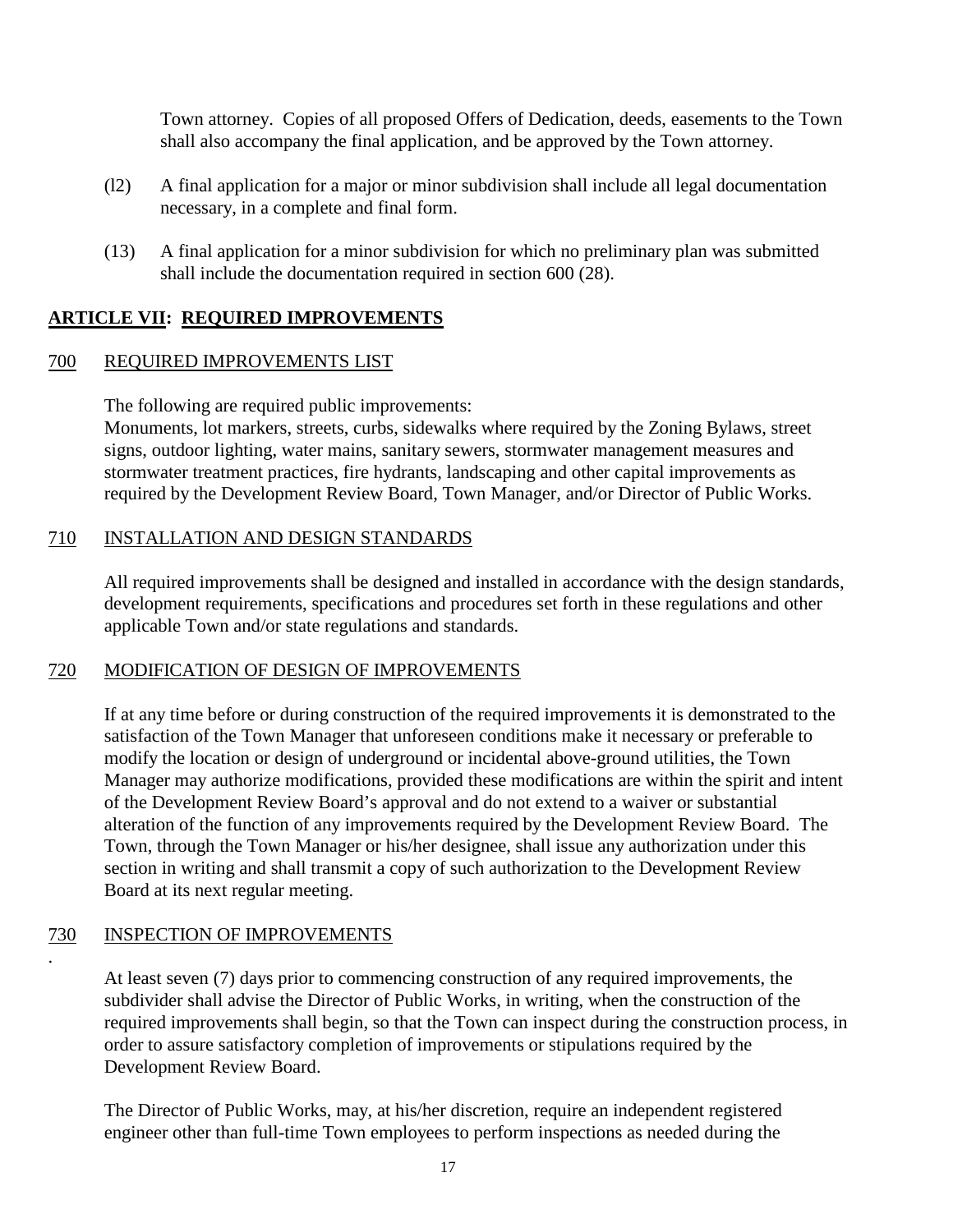installation of required improvements and attest to the satisfactory completion of such work at the applicant's expense.

# 740 PROPER INSTALLATION OF IMPROVEMENTS

Prior to construction of required improvements, and before notification of commencement of construction (as per Section 730, above) the subdivider shall have at least one initial meeting with the Director of Public Works and/or his/her designee for the purpose of agreeing to final working drawings and rules and notifications concerning inspections during installation of improvements.

# 750 FINAL PLANS

Prior to the beginning of construction, the subdivider shall provide to the Director of Public Works one complete set of certified copies of State approved plans for the subdivision, and if required, one complete set of certified copies of state approved plans for stormwater treatment and/or erosion prevention and sediment control plan, which shall include any and all changes made subsequent to review and approval by the Development Review Board.

# 760 MAINTENANCE OF IMROVEMENTS

The applicant shall be required to maintain all improvements and provide for snow removal on streets and sidewalks until acceptance of said improvements by the Town of Shelburne via the Board of Selectmen, or until a homeowners' association or other approved organization is established and assures the maintenance responsibilities.

# **ARTICLE VIII: PLANNING STANDARDS**

- 800 The Commission shall evaluate any minor or major subdivision in accordance with the following standards:
	- (1) Whether the land is unsuitable for subdivision or development due to flooding, inadequate stormwater management measures and/or insufficient stormwater treatment capacity, steep slopes, rock formations, adverse earth formations or topography, utility easements or other features which will reasonably be harmful to the safety, health and general welfare of the present or future inhabitants of the subdivision and/or its surrounding areas. In determining whether land is unsuitable for subdivision or development, the Development Review Board shall give due consideration to the definition of "developable land" contained in Article XI, Section 2110.33 of the Shelburne Zoning Bylaws.
	- (2) Whether the proposal includes due regard for the preservation and protection of existing features, trees, scenic points, brooks, streams, rock outcroppings, water bodies, other natural resources and historical resources.
	- (3) Whether the proposal includes sufficient open space for active and passive recreation.
	- (4) Whether the proposal includes adequate provision for erosion prevention and sediment control during construction; minimizing stormwater generation after construction; and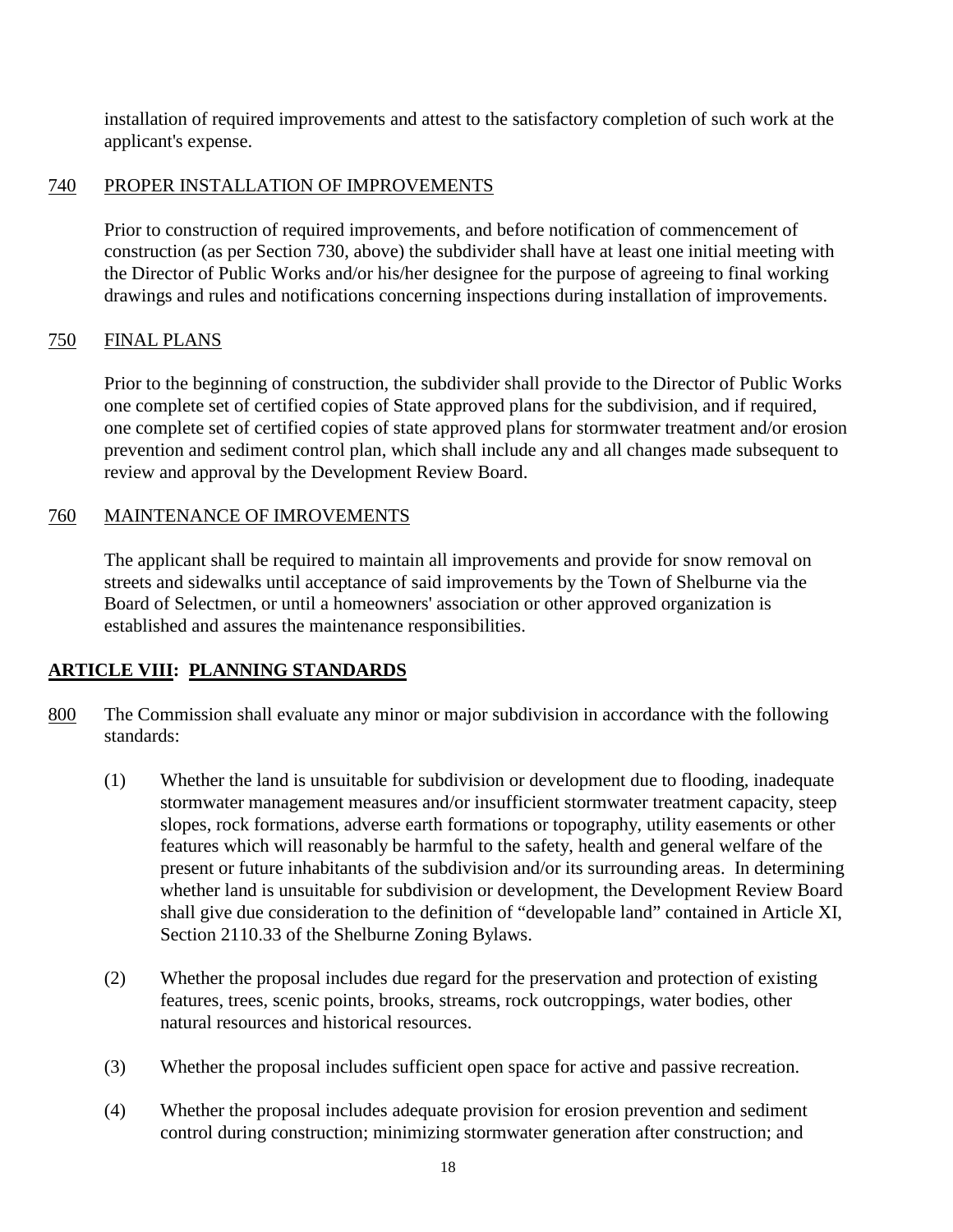adequate stormwater treatment after construction, as determined by a standard equivalent to that required under Section 1900.4 of the Town of Shelburne Zoning Bylaws.

- (5) Whether the proposed development is in compliance with the Shelburne Comprehensive Plan, Zoning Bylaws and any other bylaws then in effect. Compliance with the Shelburne Comprehensive Plan shall be required when the proposed development is subject to Plan language that is specific and mandatory.
- (6) Whether any portion of the proposed development is located in a flood plain, including areas of special flood hazard as defined in the Shelburne Zoning Bylaws.
- (7) Whether the proposed development is compatible with surrounding properties. In determining whether the proposed development is compatible with surrounding properties, the Development Review Board shall give due consideration to the following characteristics of the proposal:
	- a. Inherent character of primary activity or activities,
	- b. Typical predominant sound levels and qualities,
	- c. Typical exterior activity levels,
	- d. Typical exterior lighting levels and requirements,
	- e. Typical predominant order, if any,
	- f. Typical vehicular traffic, and
	- g. Seasonal and diurnal patterns of sound, lighting, smells, and exterior activity levels.
- (8) Whether the site is suitable for the proposed density. In determining the suitability of the proposed density, the Development Review Board shall give due consideration to the definition of "developable land" contained in Article XI, Section 2110.33 of the Shelburne Zoning Bylaws and to the development densities specified in Articles III and IV and VI through XIV of the Shelburne Zoning Bylaws.
- (9) Whether the proposal contains adequate provision for pedestrian traffic in terms of safety, convenience, connectivity, and access to points of destination and attractiveness, as determined by a standard equivalent to that required under Sections 1900.3.A. and 1900.7 of the Shelburne Zoning Bylaws.
- (10) Whether the anticipated tax return from the proposed development is equal to or exceeds the cost of anticipated municipal services and facilities directly attributable to the proposed development and whether the proposed development will place an unreasonable burden on the ability of local government units to provide municipal or governmental services and facilities. Preparation of a fiscal impact analysis (FIA) by a qualified professional shall be required of any development exceeding 50 dwelling units or construction costs exceeding 2 million dollars.
- (11) Whether there is sufficient water available for the reasonably foreseeable needs of the proposed development. In determining the sufficiency of water supplies for proposals served all or in part by municipal water service, the Development Review Board shall give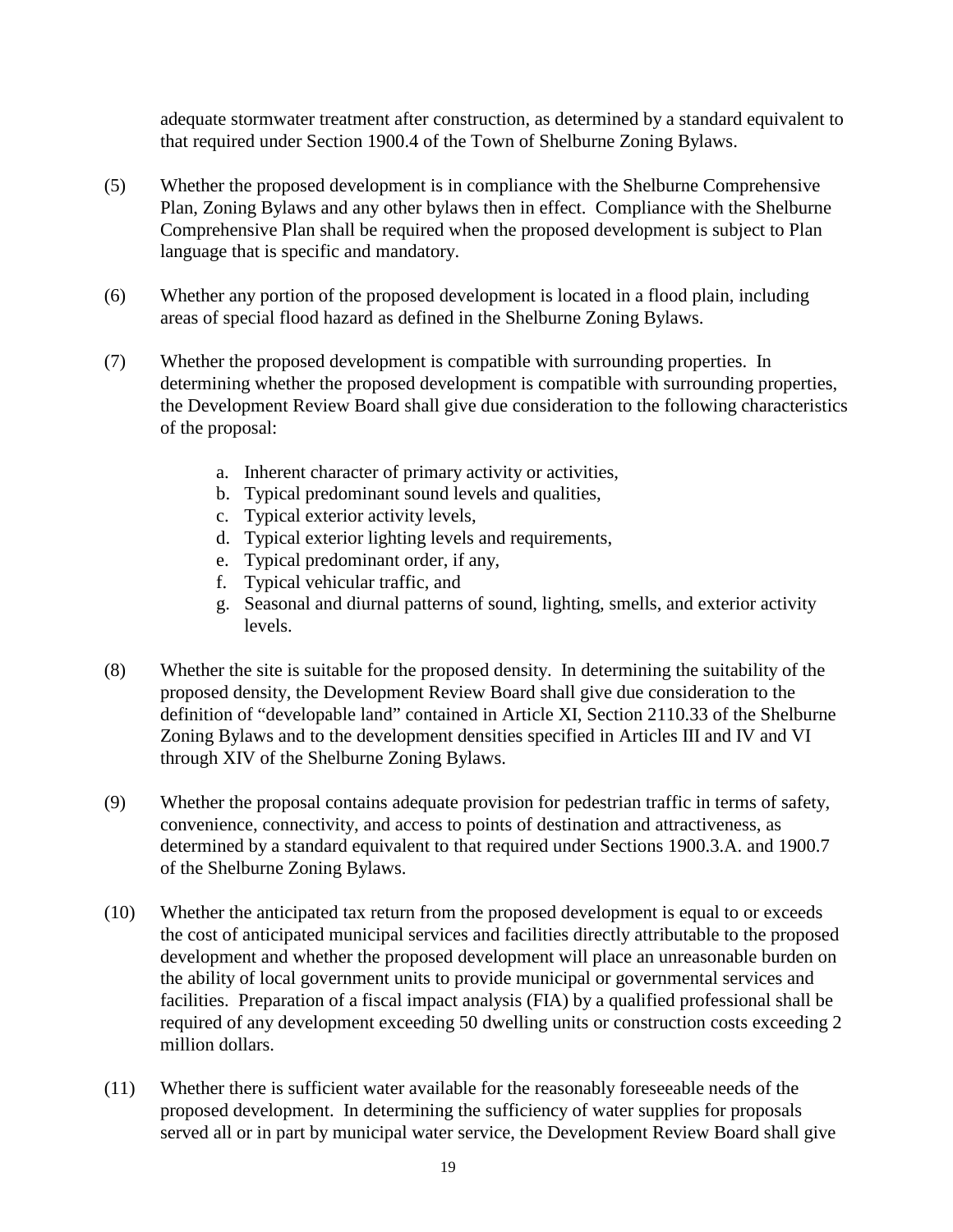due consideration to [state standards] requiring minimum pressures as peak flow. In determining the sufficiency of water supplies for proposals served all or in part by wells or other on-site potable water supplies, the Development Review Board shall give due consideration to well-log data compiled by the Vermont Agency of Natural Resources. The DRB may require an applicant to provide supplemental well-log data or hydrogeologic studies as part of any application.

(12) Whether the proposed development will cause unreasonable highway congestion or unsafe conditions with respect to the use of roads and highways in the Town, as determined by a standard equivalent to that required under Sections 1900.3 C. Applicants shall be required to prepare a Traffic Impact Study consistent with requirements of 1900.9 A and 1900.9 B of the Shelburne Zoning Bylaws when it can be demonstrated that projects will add 75 or more peak hour (AM or PM) vehicle trip ends to the transportation system.

# **810 SITE PRESERVATION, LANDSCAPING AND GRADING AND EXCAVATION**

(1) Existing Features - The preservation of site amenities and/or natural resources such as trees, brooks or drainageways, historic sites, unique geologic features, or any other unusual features, which the Development Review Board feels are an asset to the site and/or community, shall be effected as required below and through harmonious design and appropriate construction methods.

Any proposals subject to review by the District Environmental Commission under 10 VSA Chapter 151, Section § 6086 (8) must be designed to avoid necessary wildlife habitat and endangered species, or, if a proposal cannot be so designed, the applicant must demonstrate to the Development Review Board that the project will comply with one or more of the requirements found in § 6086 (8)(A)(i), § 6086 (8)(A)(ii), and § 6086 (8)(A)(iii). Additionally, the proposal must not have an undue adverse impact on rare and irreplaceable natural areas. The jurisdiction of 10 VSA Chapter 151, Section § 6086 (8) shall be determined based on the Project Review Sheet prepared pursuant to Article III Section 300 (12).

For the purposes of this section, the term "endangered species" shall be defined as established in 10 V.S.A. § 6001 (5), and the term "necessary wildlife habitat" shall be defined as established in 10 V.S.A. § 6001 (12). The term "rare and irreplaceable natural areas" shall be defined as an area which contains an identifiable type of ecological community or in which natural conditions predominate over human influences, and which is characterized by any of the following: the area supports a community type which occurs infrequently in Vermont and usually occurs further south; the area hosts rare plants; or the area is a valuable educational and scientific resource.

In applying the standards listed above to a project, the Development Review Board shall admit as evidence documentation of critical wildlife habitat, endangered species, and/or rare and irreplaceable natural areas identified on a site specific basis by the Agency of Natural Resources Department of Fish and Wildlife.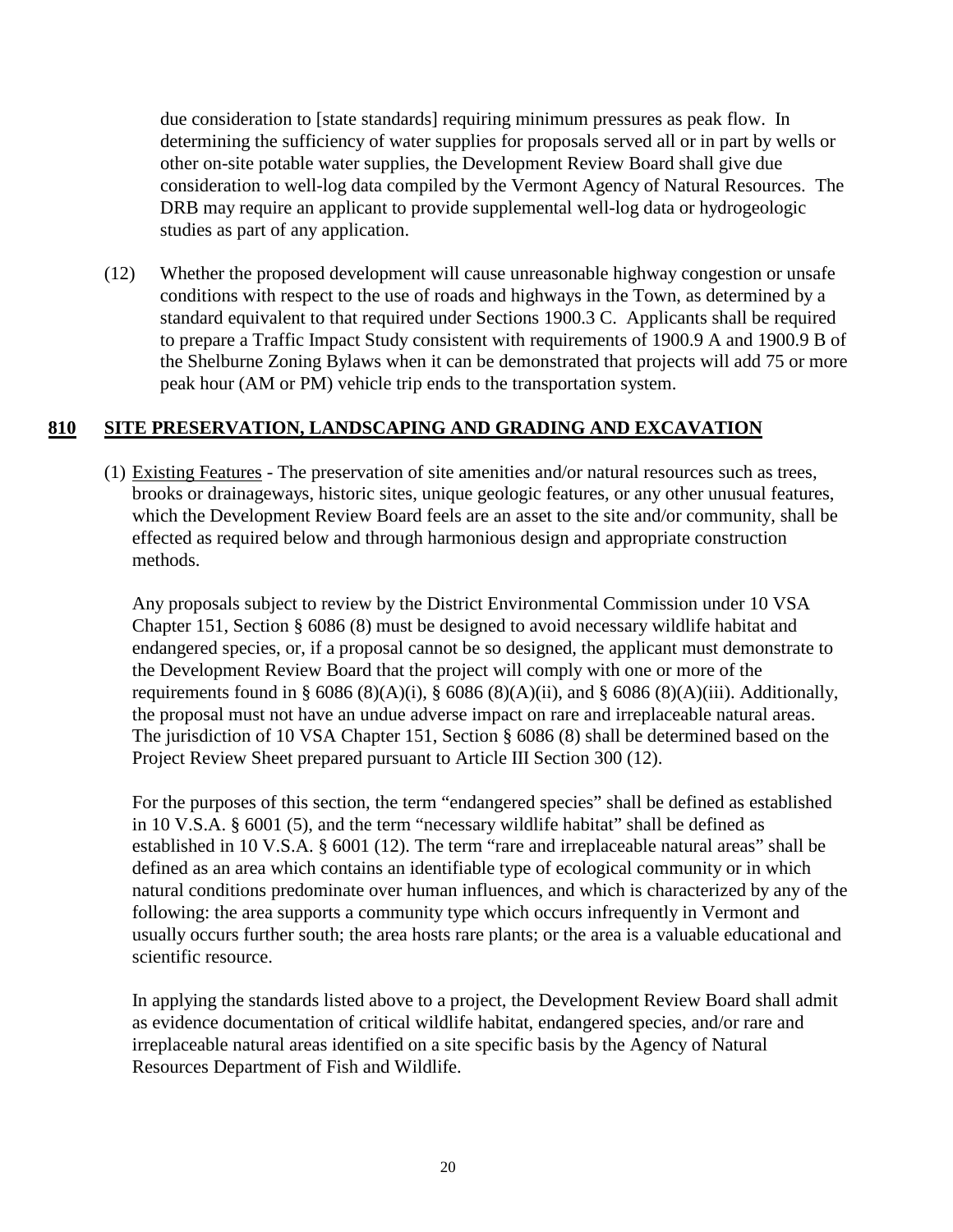For the purposes of this section, the term "designed to avoid necessary wildlife habitat and endangered species" shall be defined to mean the project will not destroy or significantly imperil such habitat or species.

For the purposes of this section the term "must not have an undue adverse impact on rare and irreplaceable natural areas" shall be defined to mean the project complies with the following:

The project incorporates reasonably available steps to mitigate the adverse effect on rare and irreplaceable natural areas;

The project does not violate a clear, written community standard intended to preserve rare and irreplaceable natural areas; and

The project will not offend the sensibilities of the average person because it is out of character with its surroundings or significantly diminishes the qualities of rare and irreplaceable natural areas in the area.

For the purposes of this section, the term "through harmonious design and appropriate construction methods" shall be defined to mean the project.

- (2) Natural Cover Land shall be subdivided and improved in reasonable conformity to existing topography in order to minimize grading, cut and fill; and to retain, insofar as possible, the natural contours, so as to limit stormwater runoff and conserve the natural cover and soil. No topsoil, sand or gravel shall be removed from the subdivision for any other purpose than to meet construction needs of that particular subdivision or to meet the requirements of the Zoning Bylaws.
- (3) Erosion and Sediment Control The smallest practical area of land shall be exposed at any one time during development. The exposure should be kept to the shortest practical period of time. Land should not be left exposed during the winter months. Where necessary, temporary vegetation and/or mulching and structural measures may be required by the Commission to protect areas exposed during the development. Sediment basins (debris basins, desilting basins, or silt traps) shall be installed and maintained during development to remove sediment from runoff water and from land undergoing development.

The permanent final vegetation and structure should be installed as soon as practical in the subdivision. Adequate and permanent measures shall be taken at culvert outfalls to minimize or prevent erosion and disruption of drainageway areas. The construction shall comply with state requirements for erosion prevention and sediment control.

(4) Landscaping - Suitable hardwood shade trees shall be planted along both sides of streets or private ways where there are or otherwise would be no trees in a manner consistent with the Town of Shelburne Tree Policy. All trees shall measure at least 2 ½ inches in diameter measured at a point one foot above finished grade level. Proposals subject to review under Section 1900 of the Shelburne Zoning Bylaws, shall comply with Section 1900.5 A-1900.5 D, while proposals subject to review under section 1930 of the Zoning Bylaws shall comply with applicable language in that section.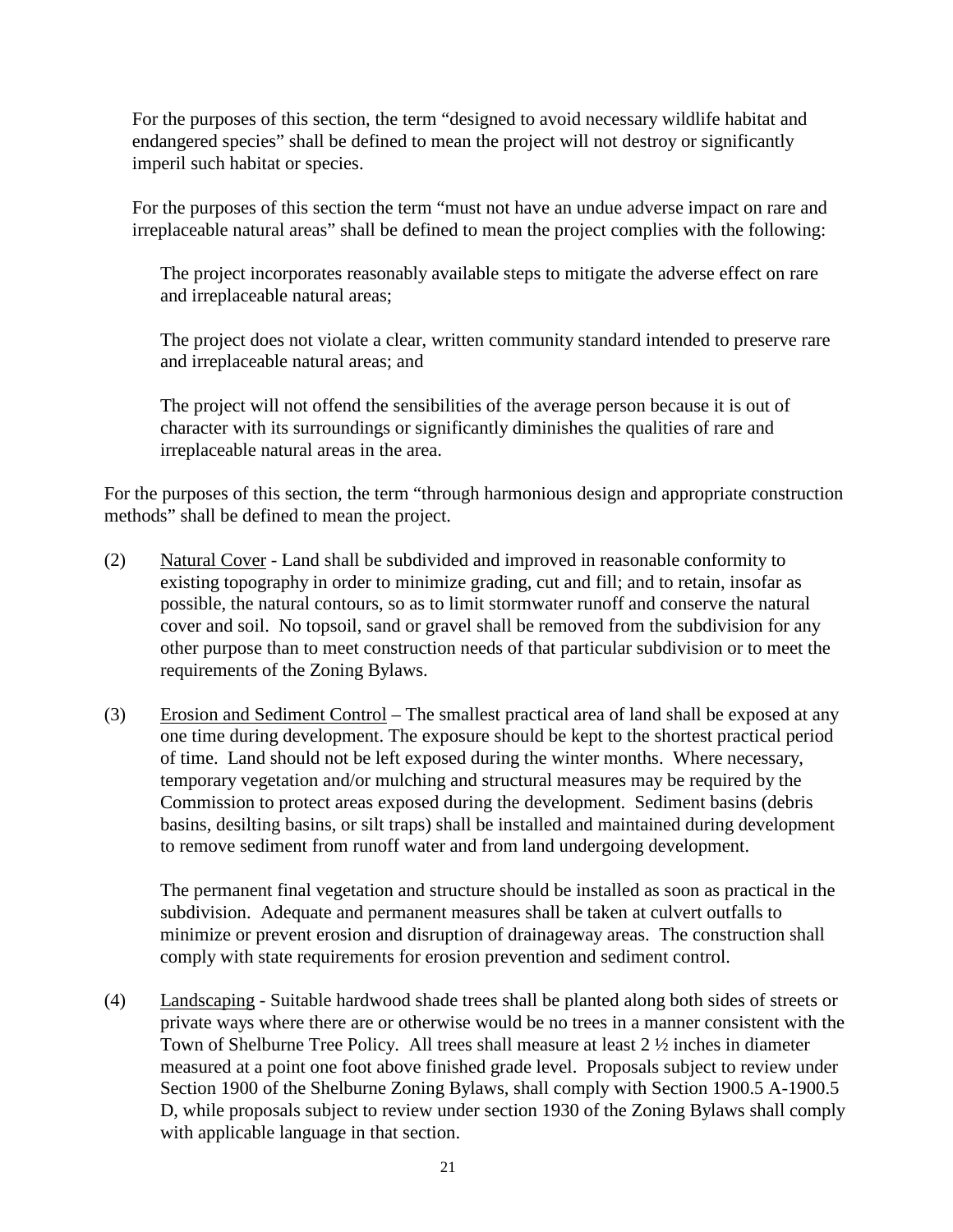Also, the Development Review Board may require as part of a plat approval the submission of a detailed ``landscaping plan prepared by a landscape architect, master gardener, nursery professional, arborist, professional landscape designer, or other qualified landscape professional.

- (5) Excavation and Grading All excavation and filling required for construction of improvements meet the technical specifications of current rules and regulations put forth by the Vermont Department of Environmental Conservation. The entire area of work shall be brought to the required lines and grades by excavation or filling. Excavation material, if suitable, may be used in making embankments and in filling subgrade areas. A minimum of four (4) inches of topsoil shall be provided to cover finished slopes. All streets shall be graded from property line to property line to approved grade and cross-section.
- (6) Non-Allowed Fill Stumps, wood, roots or other fibrous materials or refuse, or unstable soils such as silt, shall not be used as fill. The Development Review Board may require the developer to submit evidence of boring and/or other soil investigations to determine the depth, composition, and stability of the subgrade within the road section or where homes will be located.

# **ARTICLE IX: DEVELOPMENT REQUIREMENTS AND DESIGN STANDARDS**

# 900 STREETS

- (1) Arrangement The arrangement of streets and roads in the subdivision shall provide rights-of-way for the continuation of streets of adjoining subdivisions and for proper extension of streets through adjoining properties which are not yet subdivided. Such layout shall facilitate the provision, now or in the future, of fire protection and emergency services, smooth and efficient traffic movement, and public facilities such as sewers, water and drainage. Where, in the opinion of the Development Review Board, topographic or other conditions make such continuation or extension undesirable or impracticable, the above requirements may be modified. Creation of a gridded street system is strongly encouraged within zoning districts with residential density allowances of one unit per 20,000 square feet, or denser.
- (2) Topography Streets shall be logically related to the topography so as to produce usable lots, reasonable grades, and safe intersections in appropriate relation to the proposed use of the land to be served by such streets. Adequate provisions shall be made to control drainage of each street by an adequate storm water system.
- (3) Intersections Street intersections shall be as nearly at right angles as possible, and no intersection shall be at an angle of less than 80 degrees.
- (4) Street Jogs Four-way intersections, deflecting from each other at any one point by more than ten (10) degrees or with centerline offsets of less than 200 feet shall not be allowed.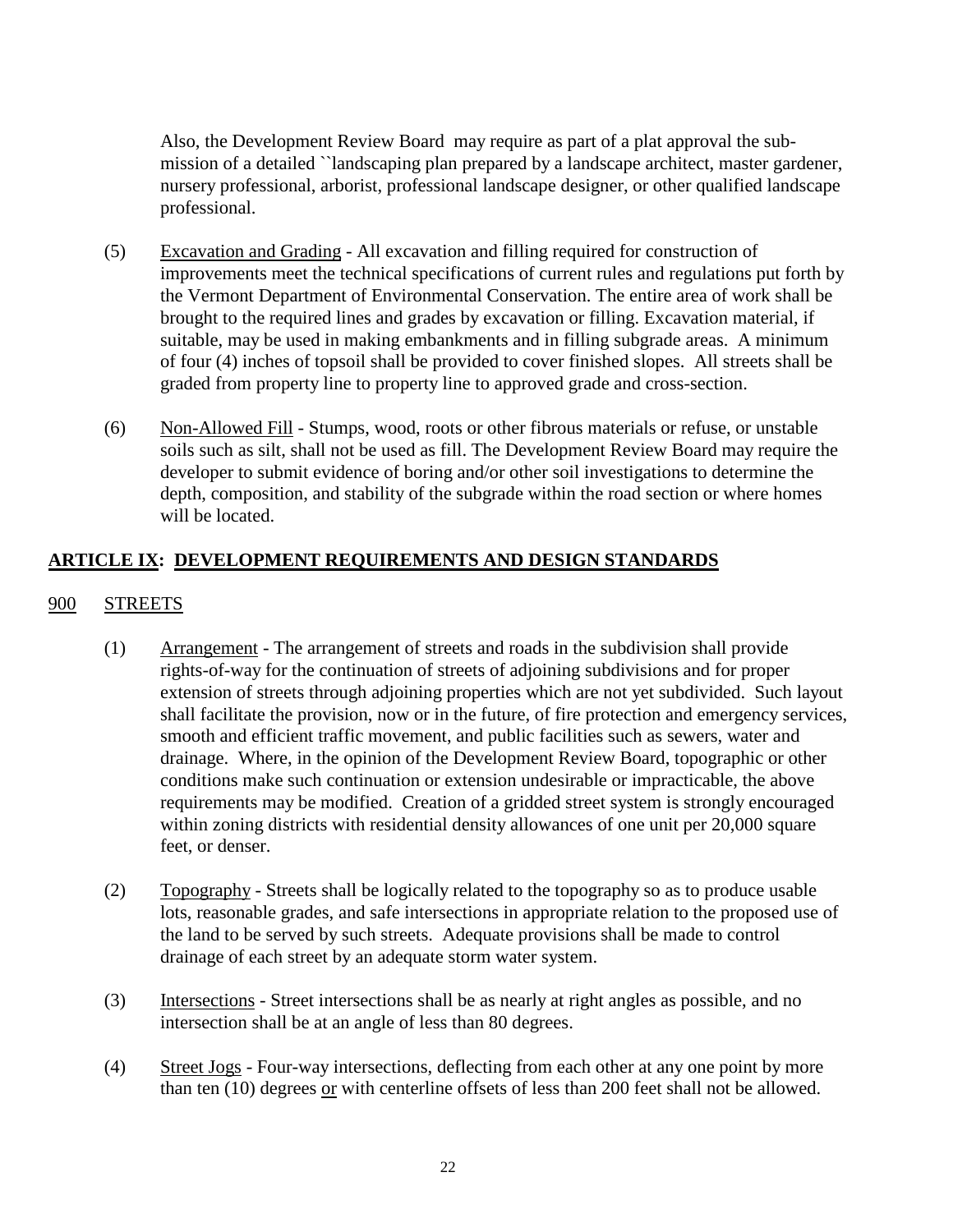- (5) Street Names Streets shall be identified by name on the proposed plat. Proposed streets which are obviously in alignment with others already existing and named shall bear the names of existing streets. In no case shall the names for proposed streets duplicate existing street names within the Town of Shelburne, irrespective of the suffix, be it street, avenue, boulevard, driveway, place or court.
- (6) Street Signs Street signs shall be required on all roads, public and private. For public roads, street signs and posts shall be provided and installed by the Town at the expense of the subdivider. For private roads, street signs and posts shall be provided by the Town at the expense of the subdivider and installed by the subdivider.
- (7) Culs-de-Sac A cul-de-sac is a street, terminating in a turnaround at one end. Cul-de-sacs shall be permitted only in residential districts and the length of the street shall not exceed ten (10) times the minimum required lot frontage for the districts involved.

The turnaround area on a permanent dead-end street (cul-de-sac) shall have a minimum diameter of right-of-way of one hundred feet.

The number of dwelling units served by a cul-de-sac or by a system of streets sharing a common single access to a state highway or Town highway shall not exceed 30, unless additional connections, such as one-way or emergency-only connections approved by the Fire Chief, to other streets are approved by the Development Review Board.

Temporary dead-end streets which are necessary due to construction phasing are permitted; however, the streets shall not exceed ten (10) times the required minimum lot frontage or 1600 feet, whichever is shorter, and shall be equipped with a turnaround which conforms to the standards for permanent dead-end streets; a temporary turnaround shall be provided with a notation on the plat that land outside the normal street right-of-way shall revert to abutting property owners whenever the street is continued.

(8) Access - Adequate provisions shall be made for vehicular and non-vehicular access to the proposed subdivision or development. Entrance and exits for motorized traffic shall be designed to facilitate smooth flow, controlled and coordinated turning movements, and minimized hazards to pedestrians and bicyclists. Unless waived by the Development Review Board, paved access for emergency vehicles shall be provided to within 100 feet of a principal entry for multi-family dwellings and commercial, industrial and institutional establishments.

All streets and roads shall be constructed to meet the Town of Shelburne Public Works Specifications. Streets and roads shall be paved unless this requirement is specifically waived by the Development Review Board upon determination that paving is not justified. Streets and roads shall be so located to facilitate fire protection and coordinated so as to compose a convenient system properly related to the plan.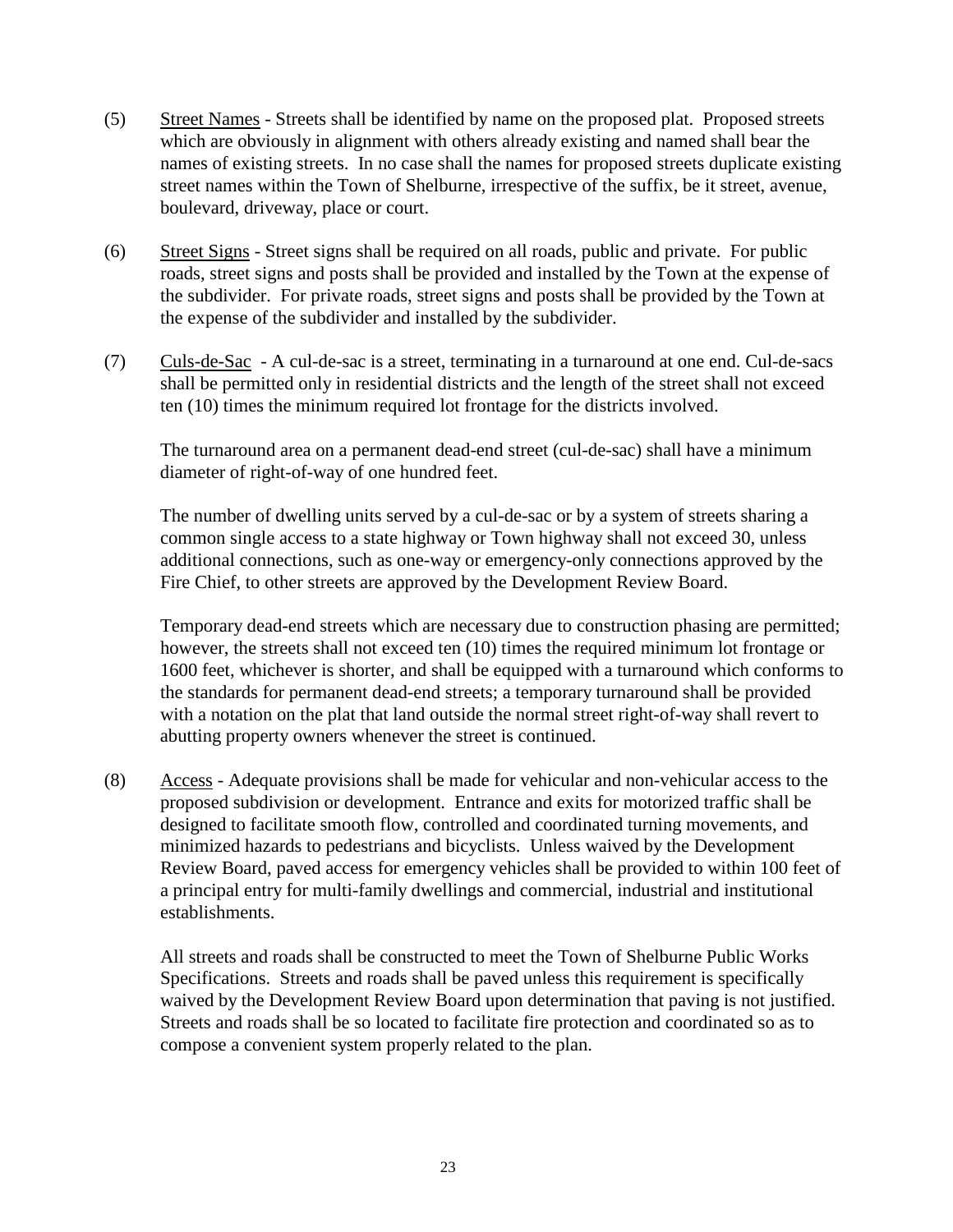- (9) Where a subdivision abuts or contains an existing or proposed major street, the Development Review Board may require internal access streets to provide road frontage for lots so that access onto major streets is controlled.
- (10) Where a tract is subdivided into lots at least twice as large as the minimum size required in the zoning district in which a subdivision is located, the Commission may require that streets and lots be laid out so as to permit future subdivision in accordance with the requirements contained in these regulations.
- (11) All streets shall be completely constructed by the subdivider.
- (12) All streets shall be located within a right-of-way at least sixty (60) feet in width, except where waived by the Development Review Board.

# 910 SIDEWALKS AND CURBS

- (1) Sidewalks shall be provided in accordance with Section 1900.7 of Shelburne's Zoning Bylaws.
- (2) Where sidewalks are required, curbs shall also be provided unless the Development Review Board waives this requirement due to more or equally appropriate provisions for drainage.

# 920 LOT LAYOUT

- (1) Lots shall be laid out in such a way that they can be developed in full compliance with the Zoning Bylaws, giving consideration to topography, soils, and drainage conditions, unless as otherwise permitted by these regulations or the Shelburne Zoning Bylaws.
- (2) The Development Review Board may require larger lots than required by the Zoning Bylaws where the Board deems necessary because of conditions affecting drainage, sanitary sewage disposal, or water supply.
- (3) Corner lots shall be of sufficient dimensions so that any structure placed thereon shall conform to the Zoning Bylaws front yard setback requirements on each street.
- (4) Reserved strips of land are not permitted. (See Article II for definition.)
- (5) Lots without frontage on a public street, waterway or approved private road are prohibited, except where access to such a street or road by permanent easement or right-of-way at least twenty (20) feet in width has been approved by the Development Review Board.
- (6) All lots shall be suitable for the purpose for which they are intended to be used and no area which is dangerous or injurious to health or subject to inundation shall be subdivided into individual lots for residential purposes. Therefore, any lot containing a stream or natural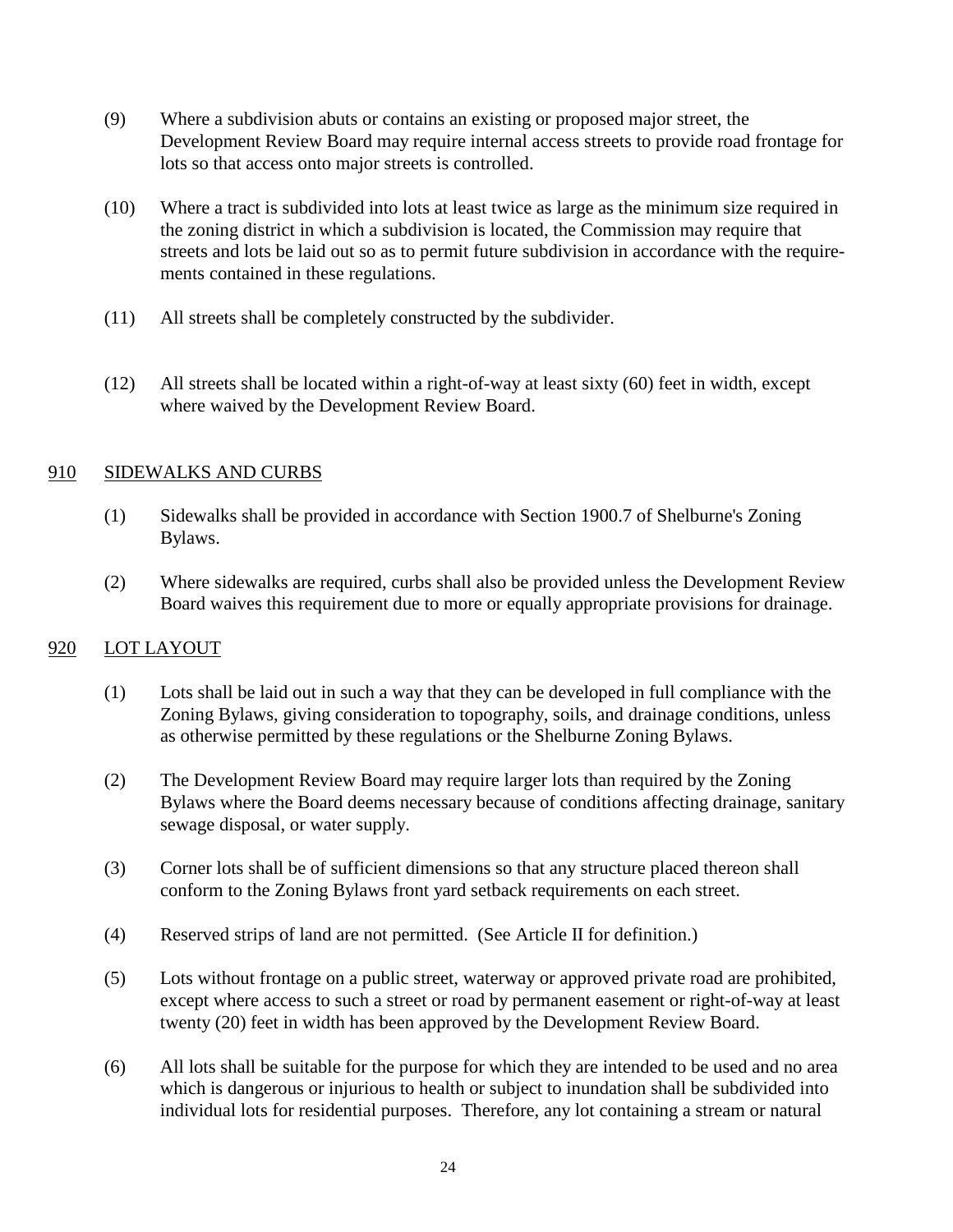drainage way shall have fifty (50) feet added to its minimum width or depth, whichever is most nearly parallel to the direction of the stream.

- (7) Side lot lines insofar as practical shall be at right angles to the street or road on which the lot fronts or radial to curved street lines and when such an arrangement is not possible, the angular value between the side lot line and the street line shall be shown.
- (8) Lots shall be assigned street addresses in accordance with the E911 Address Policies administered by the Town of Shelburne.

# 930 PEDESTRIAN ACCESS

Permanent pedestrian easements, ten (10) feet in width may be required through blocks 600 feet or more in length, or as a continuation of culs-de-sac, or in conjunction with utility easements in order to facilitate pedestrian circulation within the subdivision or access to adjoining neighborhoods and public property or community focal points such as parks, schools and other public property, shopping centers, centers of employment and community recreation facilities.

# 940 WATER

- (1) Off-site The subdivider shall be responsible for installing water supply and/or distribution facilities in a manner to be approved by the Town Water Superintendent and Water Commission.
- (2) On-site Any community system or other means of providing water to multiple lots within the subdivision shall be designed and installed in accordance with all applicable municipal and state regulations and standards. Such community water systems shall be designed in such a way that they may eventually be connected to the municipal water supply system. Evidence of the location and availability of potable water in adequate quantities shall be provided. Due consideration in the location of community or individual water systems shall be given with respect to building sites, roadways, septic systems, floodwater levels and other factors affecting the potability of water supplies.
- (3) Fire Protection Fire hydrants and spacing, water pressure levels and other aspects of fire protection systems shall be designed and installed in accordance with applicable codes identified by the Shelburne Fire Chief in all areas served by municipal water, at no expense to the Town. In areas not served by municipal water, dry hydrants and fire ponds shall be designed and installed in accordance with applicable codes identified by the Shelburne Fire Chief.

# 950 SEWAGE DISPOSAL

(1) Off-site - The subdivider shall connect to the public sewer or provide a community sewer system approved by the Town and the State in any subdivision where off-lot sewer is proposed. The subdivider is required to provide such pumping and other facilities as may be necessary. The subdivider may be required by the Development Review Board to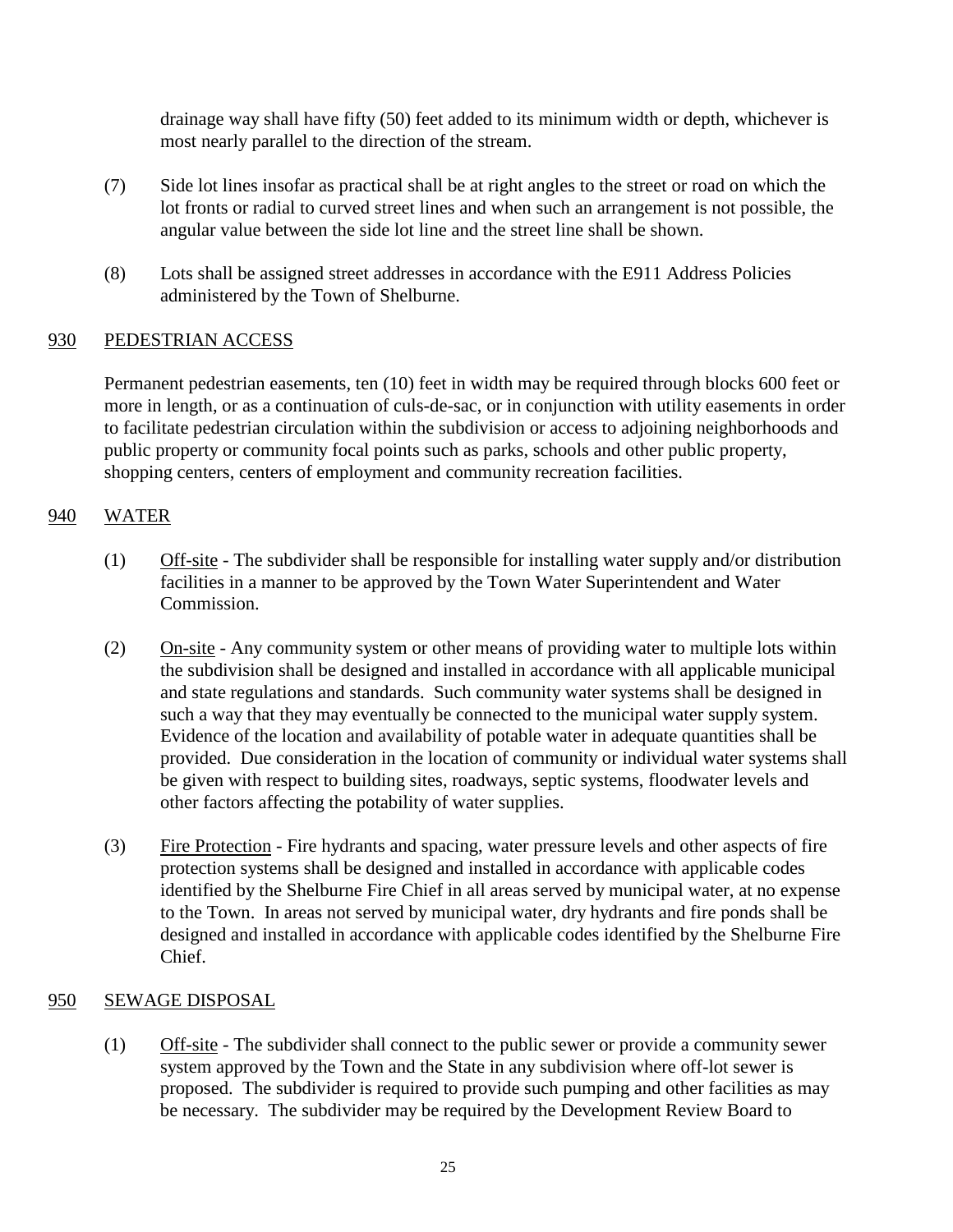provide or to have installed at his/her expense larger sewer lines, pumping and other facilities, outside the subdivision, if the sewer service would otherwise be inadequate.

(2) On-site - Sewage disposal facilities shall be designed and installed in accordance with all applicable local and state regulations and standards. Community sewer systems shall be designed in such a way that they may be eventually connected to the Town sewer system.

# 960 UTILITY LINES AND OUTDOOR LIGHTING

- (1) Gas, electric, telephone, outdoor lighting and cable television distribution systems are required to be underground. The subdivider shall coordinate subdivision design with the utility companies to insure adequate and suitable areas for underground installation, both for the proposed subdivision and areas adjacent to the subdivision.
- (2) The provision for outdoor lighting shall be consistent with the provisions of the Shelburne Zoning Bylaws and, in the case of street lighting, be consistent with the Town's Street Lighting Policy.

# 970 STORMWATER MANAGEMENT

The following Stormwater treatment standards may apply to land development activities regulated under this bylaw, and where applicable, shall be applied as required and outlined in the Vermont Stormwater Management Manual, (Volumes I and II), latest revision.

- (A) Water Quality Treatment Standards
- (B) Channel Protection Treatment Standards
- (C) Groundwater Recharge Treatment Standards
- (D) Overbank Flood Protection Treatment Standards
- (E) Extreme Flood Protection Treatment Standards

Furthermore, the following requirements shall be complied with for all projects under the jurisdiction of this regulation:

- (1) Low Impact Development Techniques Substantial alterations to existing surface water drainage for the purpose of development are strongly discouraged. The designer of the project shall demonstrate to the Development Review Board that, where feasible, soils best suited for infiltration are retained and, where feasible, areas best suited to serve as natural stormwater management features are preserved.
- (2) Removal of Surface Water Drainage facilities serving the subdivision shall be located in the street right-of-way where feasible, or in perpetual unobstructed easements not less than 20 feet in width, and shall be designed to standards approved by the Town's Director of Public Works. In design of the drainage system, natural waterways and drainage ways shall be utilized to the fullest extent possible.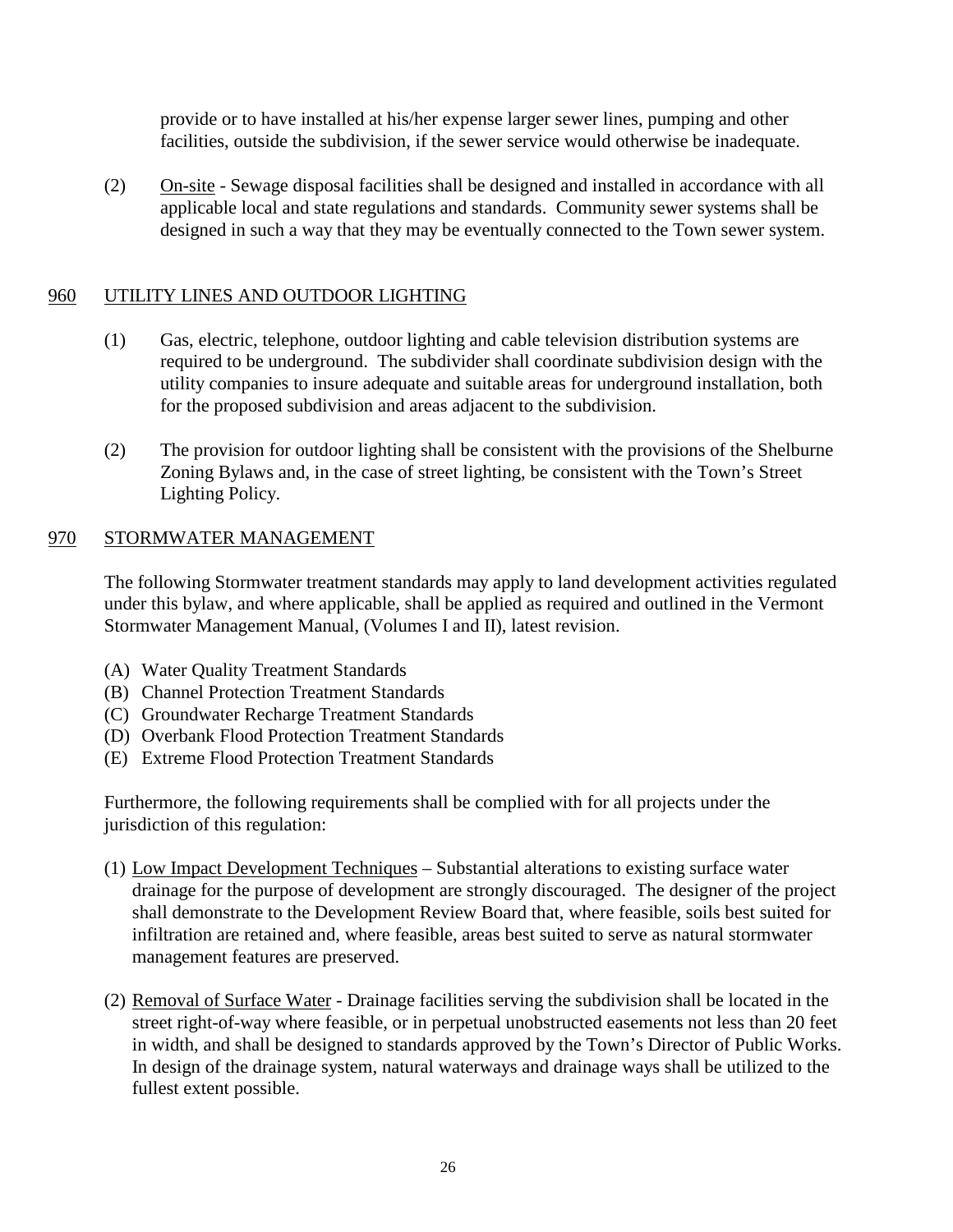- (3) Drainage Structure to Accommodate Development Upstream Culverts or other drainage facilities shall, in each case, be large enough to accommodate potential runoff from the entire upstream drainage area or watershed, whether inside or outside the subdivision. The Development Review Board shall approve the design and size of facilities based on anticipated runoff under conditions of total potential development. The subdivider's engineer shall provide such information as the Commission deems necessary to the determination of the adequacy of the facilities.
- (4) Responsibility for Downstream Drainage The subdivider's engineer shall provide such information as the Development Review Board deems necessary to determine the effect of the subdivision on the existing downstream drainage facilities outside of the area of the subdivision. Where the Development Review Board anticipates that the additional runoff incident to the development of the subdivision will overload an existing downstream drainage facility so that there will be damage to private property or an increase in the expenditure of public funds, the Development Review Board shall not approve the subdivision until the subdivider agrees to the improvements deemed necessary by the Town to prevent such overload.

# 975 EROSION PREVENTION AND SEDIMENT CONTROL

- (1) All land clearing that exposes bare earth, excavating, filling and stockpiling of earth materials associated with the development of subdivisions shall be conducted to maximize erosion prevention and sediment control.
- (2) All construction projects must comply with applicable requirements of the State of Vermont Erosion Control and Sediment Control General Permit.

# 980 MONUMENTS AND LOT CORNER MARKERS

Permanent right-of-way monuments shall be set at all street intersections and at all angles and curves or other critical points in street lines as will enable a land surveyor to stake out correctly any lot in the subdivision. Each monument shall be a precast concrete post, 4" x 4" at the top by 48" long. The top shall have a center mark which shall be the point of reference. The monuments shall be set in place after all other street improvements are completed. Lot corner markers shall be set at corners and angle points of all lots, plots or parcels and located in the ground to finished grade.

# 990 DEDICATION OF LAND IN LIEU OF IMPACT FEES

The Development Review Board, pursuant to 24 V.S.A., Section 5202 (as amended from time to time) and Section 8 of the Shelburne Impact Fee ordinance, may recommend the dedication of land or alternative in-kind contribution in lieu of payment of an impact fee for public recreation and school purposes.

# **ARTICLE X: GENERAL PROVISIONS**

1000 FEES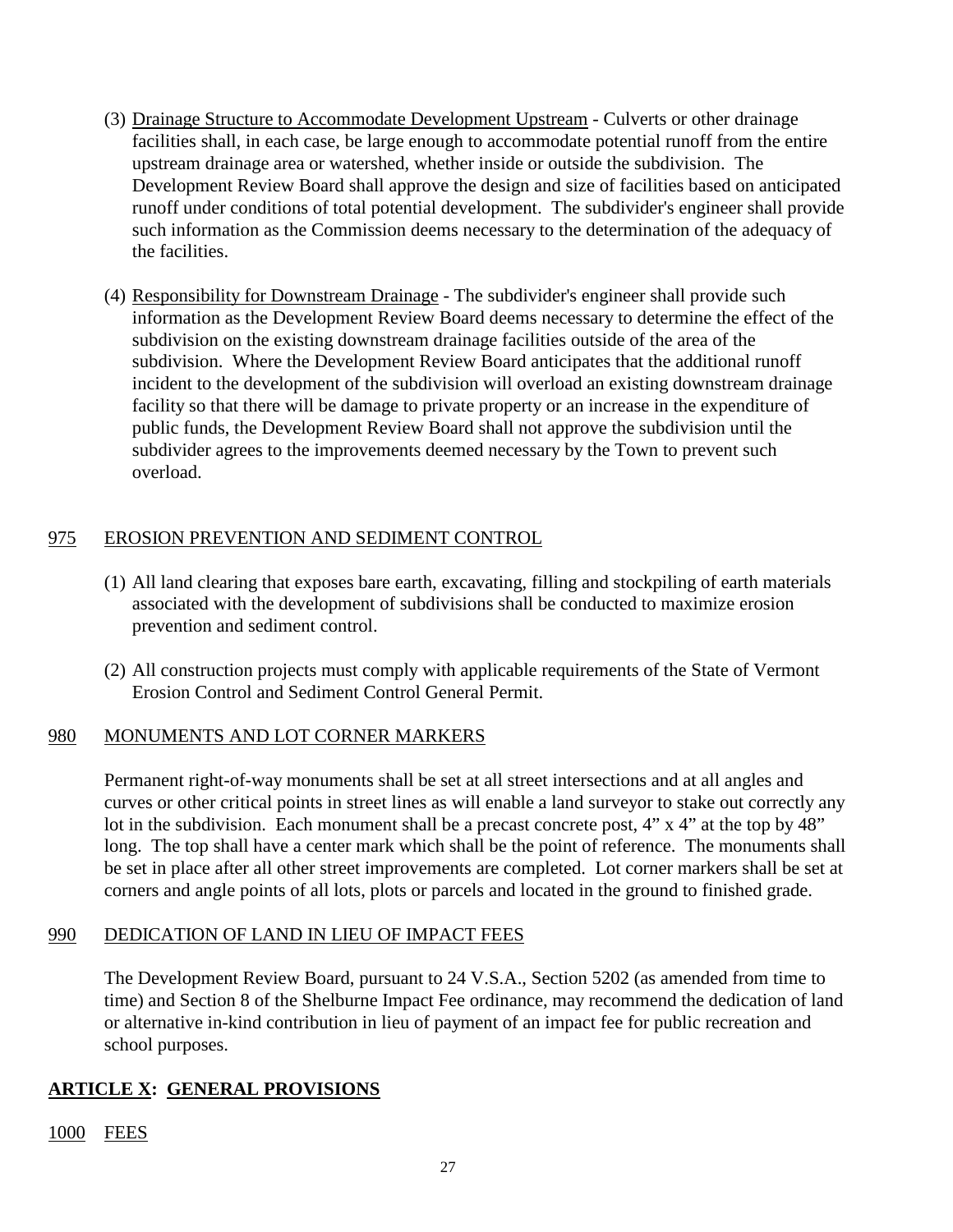- (1) Upon submission of an application or any other request for hearing, the subdivider shall pay the application fee as established by the Board of Selectmen for the administration of subdivision review.
- (2) Pursuant to 24 VSA §4407 (17), an applicant may be required to pay the reasonable costs and fees incident to an independent technical review of the application. These costs and fees shall be paid by the applicant in a timely manner, upon presentation of a bill for services by the Town. Upon failure of an applicant to pay a bill for technical review services in a timely manner, the Town shall record a copy of the same in the land records and said bill shall constitute a lien on the applicant's property that may be enforced in the same manner as a tax lien under 32 VSA subsection 5061.
- (3) Before the Town engages the services of a person or firm to conduct a specific independent technical review, it shall provide an applicant with notice of the same and an opportunity to be heard on any proposed review.

# 1010 NUMBER 0F COPIES

All required submissions under these regulations shall be submitted with eight (8) sets of full sized (at least size D or E sheets) maps, plus eight  $(8)$  sets of reduced size  $(11" \times 17")$  maps and corresponding digital (PDF) files, along with accompanying written materials, which shall include the items specified in SUBDIVISION PROCEDURES AND APPLICATION checklist in printed and digital (PDF) format.

# 1015 ATTENDANCE AT PUBLIC HEARINGS

The subdivider or his duly authorized representative shall attend all required meetings and hearings held under these regulations to review the subdivider's application including any public meetings or hearings which are continued to a specific time and date. The Development Review Board may disapprove the subdivider's application if he/she or his/her duly authorized representative fails to attend any such public hearings or meetings.

# 1020 ACCEPTANCE OF STREETS AND OPEN SPACE

The approval of the Final Plat or filing for record thereof shall not constitute or be evidence of any acceptance of any street, park or other open space shown on such plan. Such acceptance shall be by resolution of the Town Selectmen.

# 1030 FILING OF APPROVED PLAT

Filing of the approved plat shall be in accordance with the provisions of the Vermont Planning and Development Act as presently enacted and as hereinafter from time to time amended.

#### 1040 PLAT VOID IF REVISED AFTER APPROVAL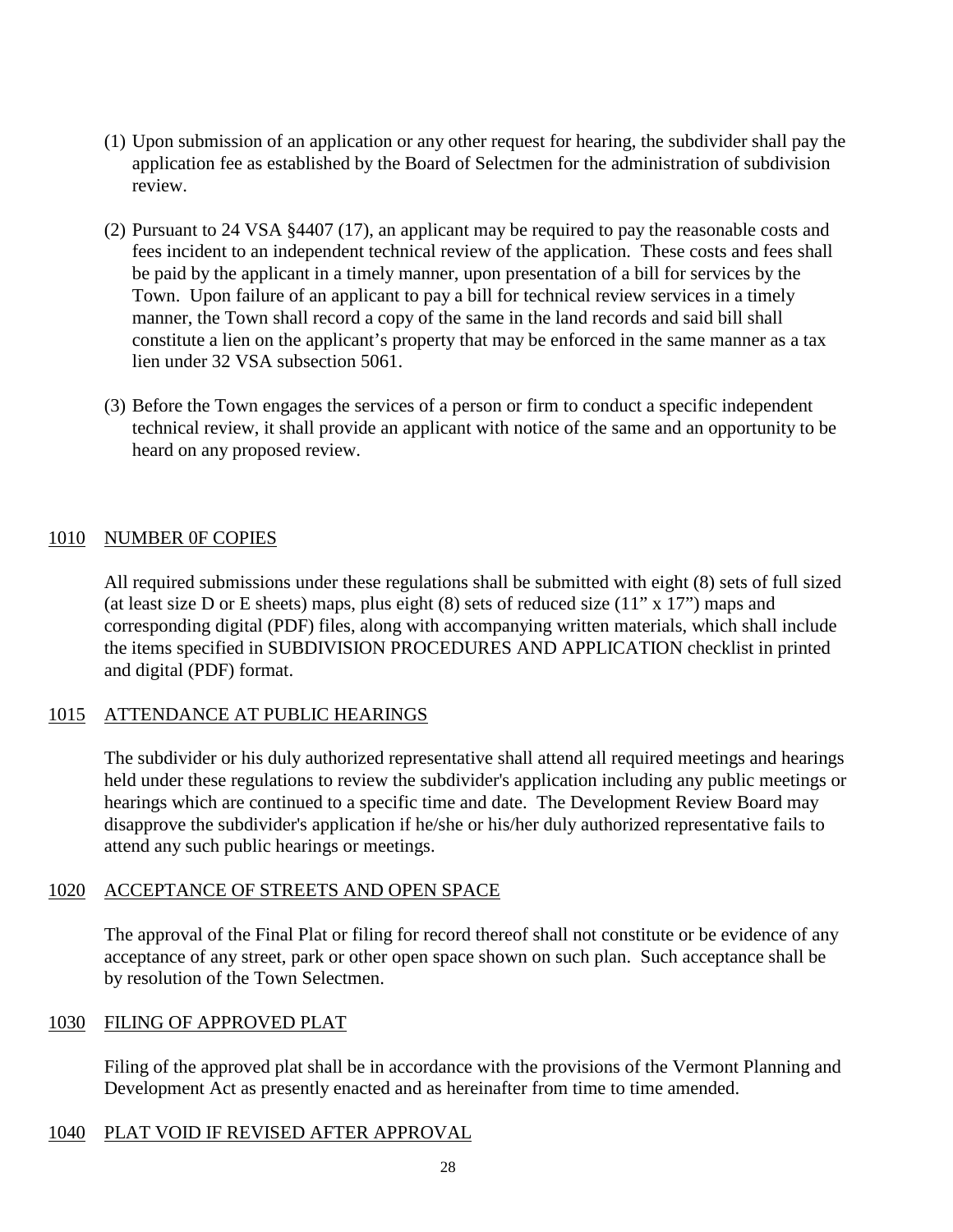No changes, erasure, modification, or revision shall be made on any subdivision plat after approval has been given by the Development Review Board and endorsed in writing on the plat, unless said plat is first re-submitted to the Development Review Board and the Development Review Board approves such modifications after public hearing.

In the event that such subdivision plat is recorded without complying with this requirement, the plat shall be considered null and void.

# 1045 APPLICATION FORMS

All applications required under these regulations shall be submitted on forms furnished and approved by the Town of Shelburne Development Review Board.

# 1050 FORM OF RECORDED PLAT

The plat to be filed with the Town Clerk shall comply with the requirements of the Vermont Statutes Annotated, as presently enacted or as hereinafter from time to time amended.

# 1060 SUBDIVISION WAIVERS

The Development Review Board may waive or vary, subject to the appropriate conditions, the provisions of any or all improvements and requirements as in its judgment of the special circumstances of a particular plat or plats are not requisite in the interest of the public health, safety and general welfare, or which in its judgment are inappropriate because of an inadequacy or lack of connecting facilities adjacent or in proximity to the subdivision.

In granting waivers the Development Review Board shall require such conditions as will in its judgment secure substantially the objectives of the requirements so varied or waived.

It shall be the responsibility of the applicant to meet the requirements of these regulations and provide such sufficient information to enable the Development Review Board to reach a decision.

The waivers will not in any manner vary the provisions of the Shelburne Zoning Bylaws, Comprehensive Plan or other bylaws then in effect.

# 1065 APPROVAL CONDITIONS

Orders and findings by the Development Review Board which contain stipulations and/or conditions affecting approvals, for any lot, tract or parcel of land may be recorded in the miscellaneous land records of Shelburne, or on the original mylar, and indexed to the record owner of said parcel, the recording fee to be paid by said owner.

# **ARTICLE XI: ADMINISTRATION AND ENFORCEMENT**

# 1110 APPEALS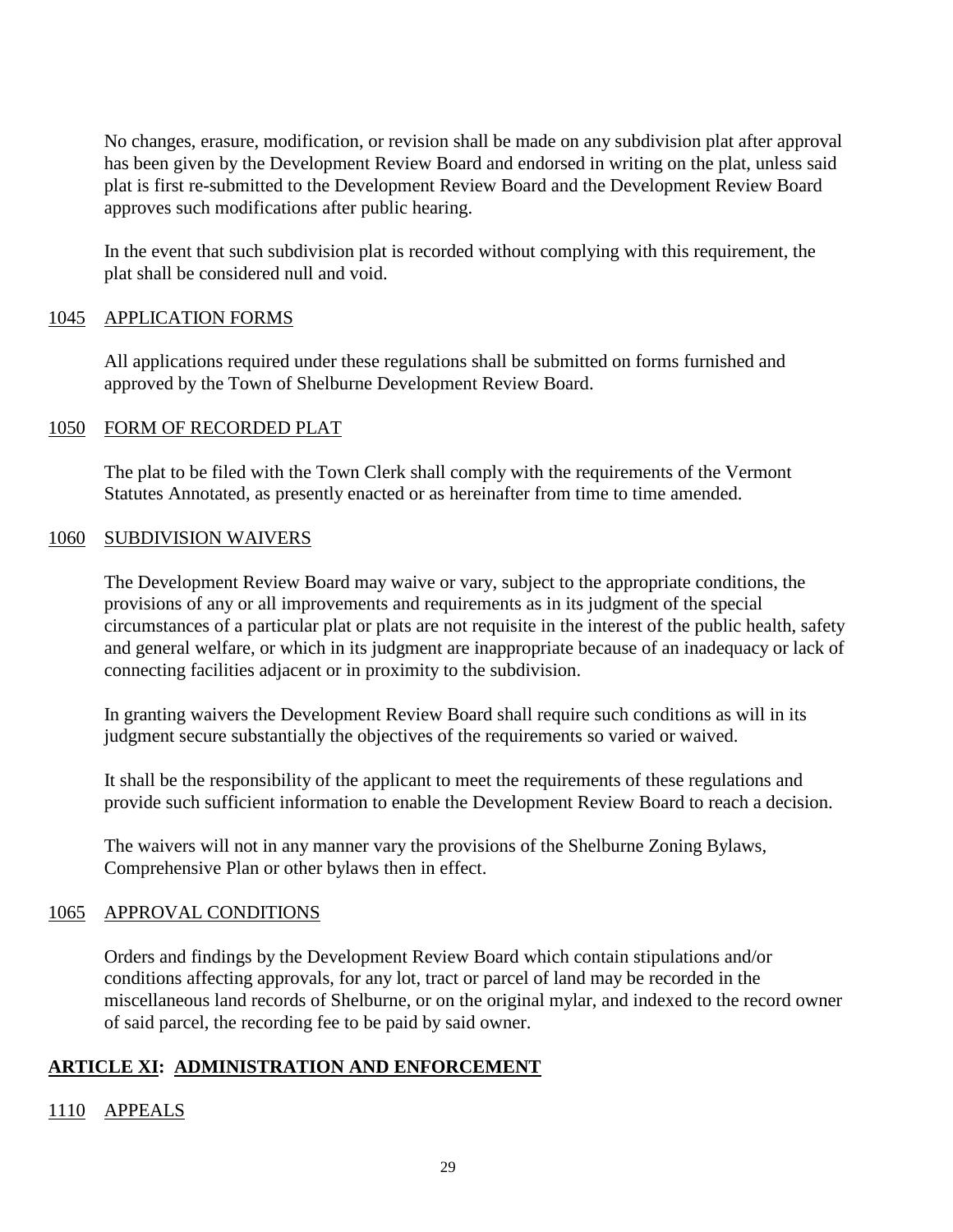Appeals from the decisions of the Development Review Board shall be in accordance with the provisions of the Vermont Planning and Development Act and Vermont Statutes as presently in effect or as hereinafter from time to time amended.

# 1120 ENFORCEMENT AND PENALTIES

No land development, improvements, additions, buildings, structures or change of use may be undertaken on any lot, tract or parcel of land subdivided out of a larger parcel and no zoning permit or occupancy permit shall be issued therefor until said subdivision has been approved by the Development Review Board under these regulations.

Any person who violates any of the provisions of these regulations or when constructing or otherwise implementing an approved subdivision, fails to do so according to the approved plan, shall be fined not more than one hundred dollars (\$100.00) for each offense, and each day that a violation continues shall constitute a separate offense. In default of payment of the fine, the person, the members of any partnership, or the principal officers of the corporation shall each pay double the amount of the fine.

Any person who, being the owner or agent of the owner of any lot, tract, or parcel of land, lays out, constructs, opens, or dedicates any street, sanitary sewer, storm sewer, water main, or other improvements for public use, travel, or other purposes or for the common use of occupants of buildings abutting thereon, or sells, transfers or agrees to sell, or transfer any land in a subdivision or land development whether by reference to or by other use of a plat of that subdivision or land development or otherwise, or erects any structure thereon without first having recorded a duly approved final plat under these regulations shall be fined not more than one hundred dollars (\$100.00), and each lot, parcel or unit so sold or transferred shall be deemed a separate violation, and each day that a violation continues shall constitute a separate offense. The description by metes and bounds in the instrument of transfer or other document used in the process of selling or transferring shall not exempt the seller or transferor from these penalties or from the remedies provided in this chapter.

Nothing herein contained shall be deemed to bar any other legal or equitable remedy provided in the Vermont Planning and Development Act as presently enacted and as from time to time hereinafter amended, or otherwise, to restrain, correct or prevent any violations of these regulations or prosecute violators thereof.

# 1130 PHASING AND VOIDABILITY OF APPROVAL

The Development Review Board, in granting final plat approval, may include an agreed upon phasing plan. Such phasing plan can be amended only on approval of the Development Review Board, after a public hearing.

If the roads (except for pavement), utilities and other improvements required for the first phase are not completed by the completion date for first phase specified in any phasing plan approved by the Development Review Board, the final plat approval shall become null and void. In such an event, all work on the project shall cease until such time as a new subdivision application has been submitted and has received final plat approval from the Development Review Board.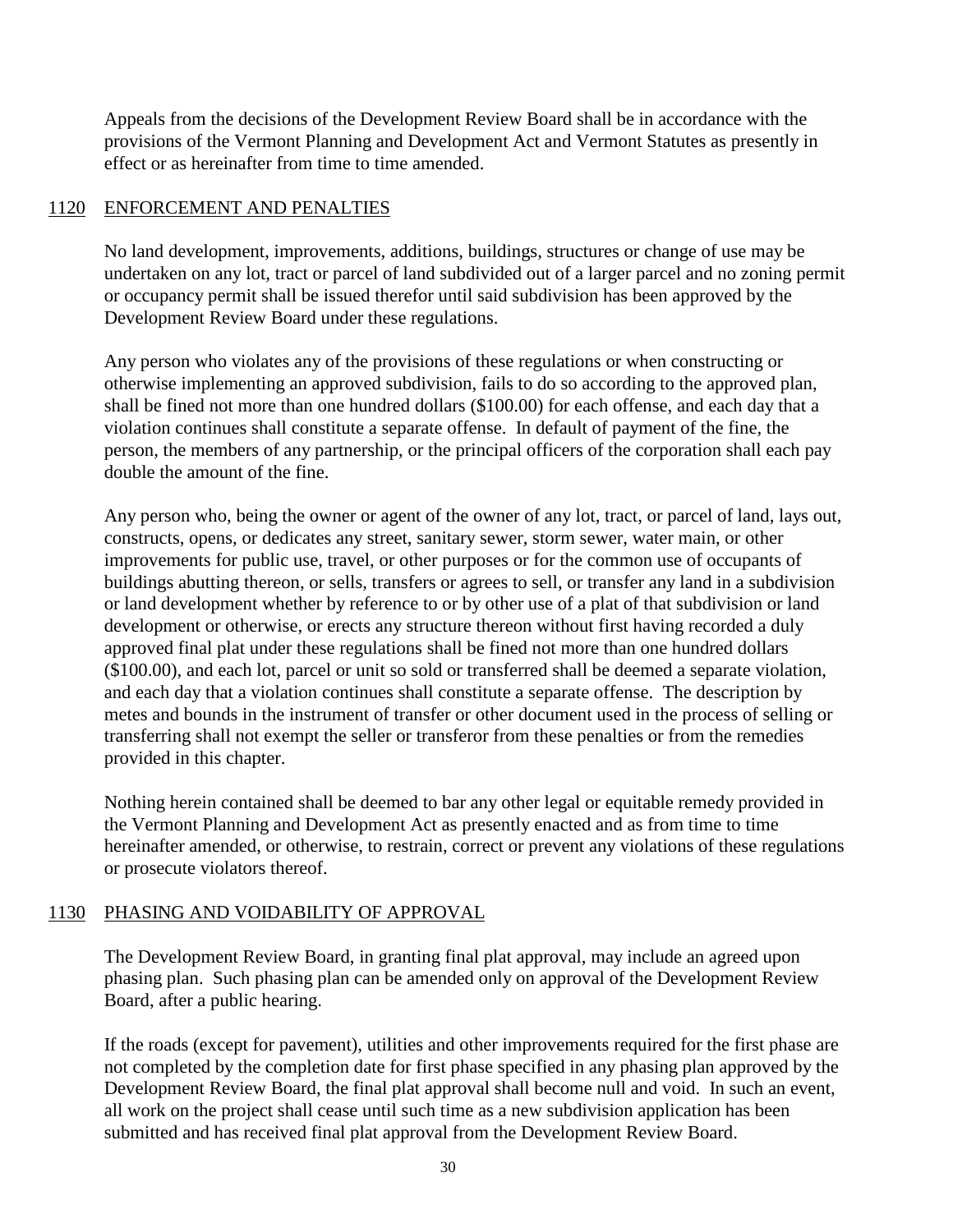If good cause is shown for delay of the project, a one-year extension may be granted by the Development Review Board.

# 1140 SUPERVISION AND CERTIFICATION OF WATER, SEWER, AND STORMWATER **CONSTRUCTION**

- (1) Prior to commencing construction of required water, sewer and stormwater treatment practices and improvements, the subdivider shall inform the Director of Public Works, Water Superintendent, and Wastewater Superintendent of the name of the engineer who will be providing construction observations and inspections for the work. The supervising engineer shall be registered in the State of Vermont.
- (2) The designated engineer providing construction observations and inspections shall inspect the site during all phases of construction of the required water, sewer, and stormwater treatment improvements.
- (3) Upon completion of the required work, the engineer providing construction observations and inspections for the work, shall certify to the Town in writing, that the work was completed in accordance with the approved plans. As-Built drawings shall be prepared and submitted with such certification if construction deviated from approved plans.
- (4) No permit for subsequent work or certificate of occupancy for structures in the subdivision shall be issued until such certification has been received and accepted.

# 1145 CONTRACTOR'S RESPONSIBILITY FOR EROSION PREVENTION AND SEDIMENT **CONTROL**

(1) Prior to commencing any land clearing that results in the exposure of bare earth or onsite stockpiling earth materials, associated with the development of the subdivided land, and/or construction excavations or filling, the subdivider shall inform the Town Manager's office of the name of the contractor who will be responsible providing onsite installation, observations and inspections for the erosion prevention and sediment control work.

# 1150 SAVING PROVISION

These regulations shall not be construed as abating any action now pending under, or by virtue of, prior existing subdivision or interim subdivision regulations, or as discontinuing, abating, modifying or altering any penalty accruing or about to accrue, or as affecting the liability of any person, firm or corporation, or as waiving any right of the Town under any section or provision existing at the time of adoption of these regulations, or as vacating or annulling any rights obtained by any person, firm or corporation, by lawful action of the Town except as shall be expressly provided for in these regulations.

#### 1160 SERVABILITY

The invalidity of a provision of these regulations shall not invalidate any other part.